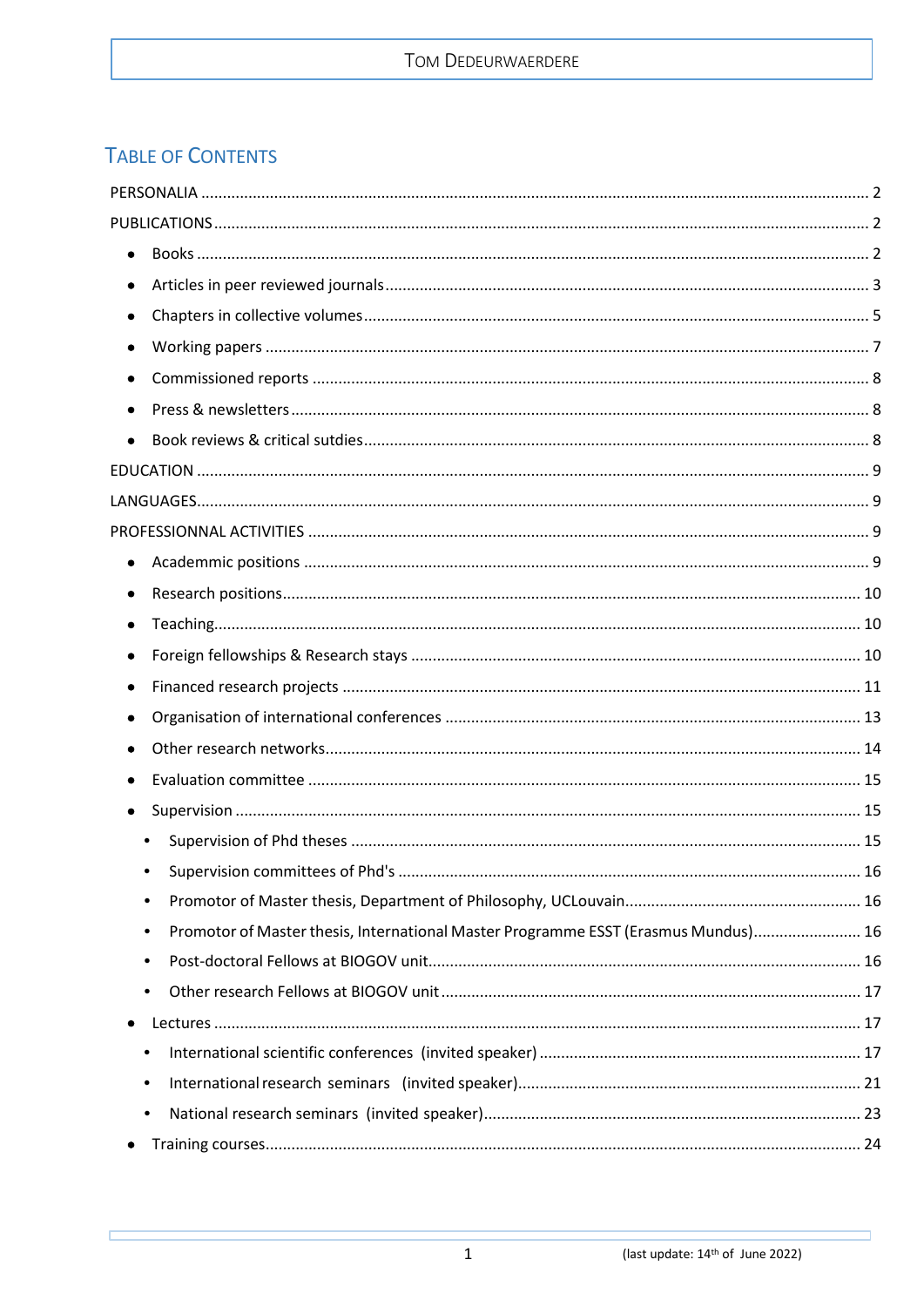#### TOM DEDEURWAERDERE

Tom Dedeurwaerdere is professor at the Faculty of Philosophy of the Université catholique de Louvain (Louvain-la-Neuve, Belgium) and Director of Research of the Biodiversity Governance Unit at the Centre for the Philosophy of Law.

<span id="page-1-0"></span>His research interests include transition theory, governance of biodiversity and ecosystem services and transdisciplinary research methodology. His main research focus is on the institutional analysis of the governance of the global environmental commons and the global knowledge commons.

# PERSONALIA

- **•** Professional address : Université catholique de Louvain Centre for Philosophy of Law Collège Thomas More Place Montesquieu, 2 (box L2.07.01) 1348 Louvain-la-Neuve Belgium
- **•** Phone : +32 (0)10 47 85 37
- **•** E-mail : [tom.dedeurwaerdere@uclouvain.be](mailto:tom.dedeurwaerdere@uclouvain.be)
- **•** Website : <http://biogov.uclouvain.be/staff/dedeurwaerdere/tom.html>
- <span id="page-1-1"></span>**•** Date and place of birth : 29th December 1971, Brugge (Begium)

# PUBLICATIONS

### <span id="page-1-2"></span>**BOOKS**

De Schutter, O. and Dedeurwaerdere, T. (Eds.) 2022. *L'État partenaire. Transition écologique et sociale et innovation citoyenne*. Presses universitaires de Louvain, 325p.

De Schutter, O. and Dedeurwaerdere, T. 2021. *Social Innovation in the Service of Social and Ecological Transformation. The Rise of the Enabling State*. Routledge, 150 p.

Reichman J., Dedeurwaerdere T. and Uhlir P. 2016. *Governing Digitally Integrated Genetic Resources, Data, and Literature. Global Intellectual Property Strategies for a Redesigned Microbial Research Commons.* Cambridge University Press, 678 p.

Coolsaet, B., Batur, F., Broggiato, A., Pitseys, J. and Dedeurwaerdere, T. (eds) 2015*. Implementing the Nagoya Protocol. Comparing Access and Benefit-Sharing Regimes in Europe*. Leiden/Boston: Brill-Nijhof: Legal Studies on Access and Benefit-sharing - Vol.3, 410 p.

Dedeurwaerdere, T. 2014. *Sustainability Science for Strong Sustainability*. Edward Elgar, 167 p.

Nunes, P., Kumar, P., and Dedeurwaerdere, T. 2014. *Handbook on the economics of ecosystem services and biodiversity.* Edward Elgard, 577 p.

Brousseau, E., Dedeurwaerdere, T., Jouvet, P.-A., and Willinger, M. (eds). 2012. *Global Environmental Commons: Analytical and Political Challenges in Building Governance Mechanisms*. Oxford: Oxford University Press, 464 p.

Brousseau, E., T. Dedeurwaerdere, and B. Siebenhüner (eds.) 2012. *Reflexive Governance for Global Public*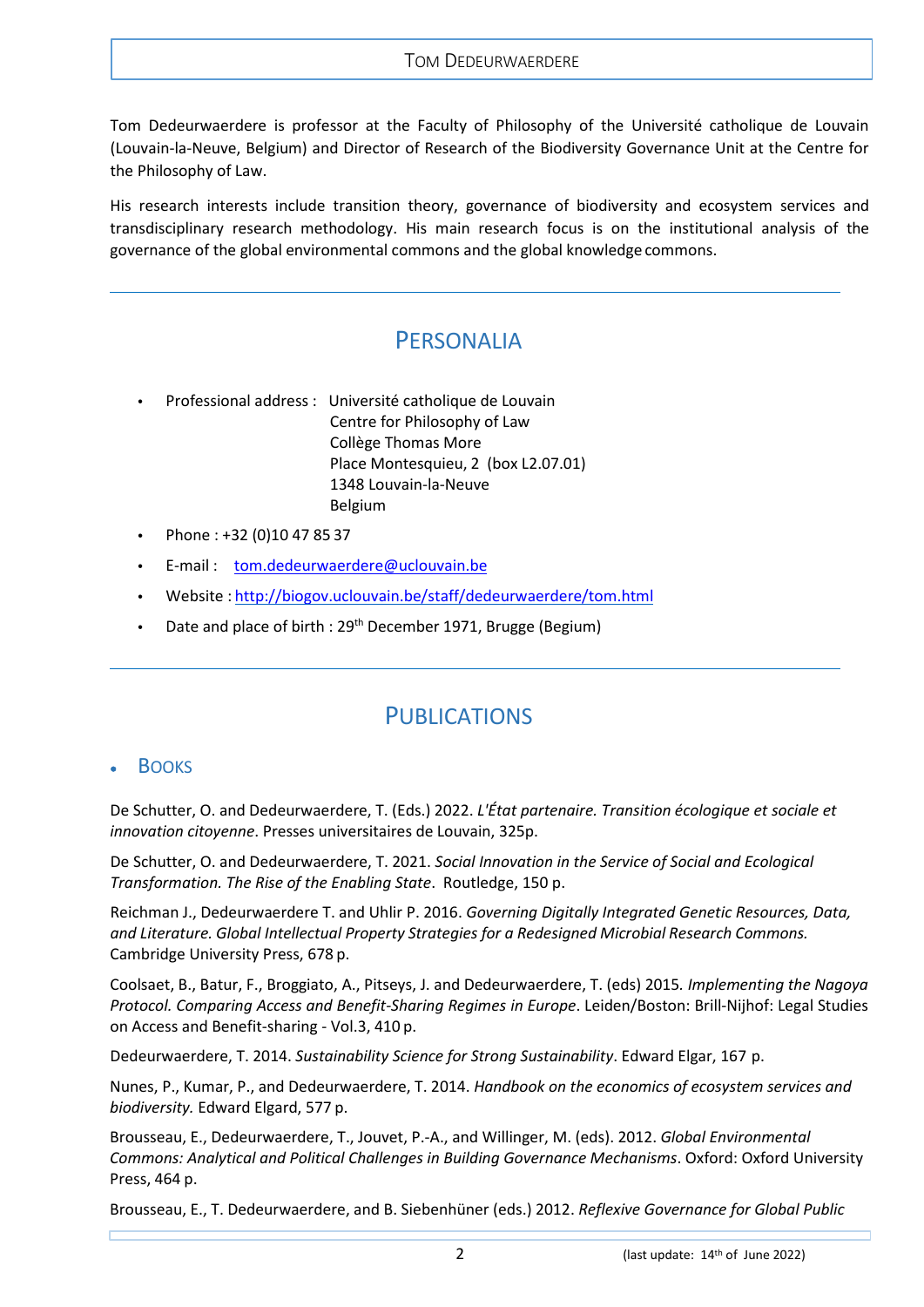*Goods*, Cambridge (MA): MIT Press, 376 p.

Dedeurwaerdere, T. 2002. *Action et Contexte. Du tournant cognitiviste à la phénoménologie transcendantale*, Hildesheim/Zürich/New-York: Olms, 237 p.

## <span id="page-2-0"></span>• ARTICLES IN PEER REVIEWED JOURNALS

Da Costa, I., Bui, S., De Schutter, O., and Dedeurwaerdere, T. (2022). "A network perspective to niche-regime interactions and learning at the regime level". *Environmental Innovation and Societal Transitions*, Vol. 43, pp. 62-79.

Melindi-Ghidi, P., Dedeurwaerdere, T., and Fabbri, G. 2020. "Using environmental knowledge brokers to promote deep green agrienvironment Measures", *Ecological Economics*, 176 (2020) 106722.

Fornara et al. 2020. "The extended Value-Belief-Norm theory predicts committed action for nature and biodiversity in Europe", *Environmental Impact Assessment Review*, Vol 81, March 2020.

Lambert, L., Dedeurwaerdere, T., Nyssens, M., Severi, E., Brolis, O. 2019. "Unpacking the organisational diversity within the collaborative economy: The contribution of an analytical framework from social enterprise theory", *Ecological Economics* 164 (2019) 106343.

Hannachi, M. and Dedeurwaerdere, T. 2019. " Des semences en commun pour gérer les maladies. Etude comparative de rizières dans le Yuangyuang (Chine)". *Etudes Rurales*, n°202 : 76–97.

Dedeurwaerdere, T. and Hannachi, M. 2019. "Socio-economic drivers of coexistence of landraces and modern crop varieties in agro-biodiversity rich Yunnan rice fields". *Ecological Econo*mics 159: 177–188.

Bui, S., Costa, I., De Schutter, O., Dedeurwaerdere, T. Hudon, M. and Feyereisen, M. 2019. "Systemic ethics and inclusive governance: two key prerequisites for sustainability transitions of agri-food systems". *Agriculture and Human Values,* Symposium/Special issue, 36(2): 277-288.

Molinario, E. et al. 2019. "Motivations to Act for the Protection of Nature Biodiversity and the Environment: A Matter of 'Significance' *", Environment and Behaviour* 1–31, SAGE.

Herrero, P., Dedeurwaerdere, T. and Osinski, A. 2018. "Design features for social learning in transformative transdisciplinary research". *Sustainability Science,* 15(2): 1-19.

Scopelliti, M. et al. 2018. "What makes you a 'hero' for nature? Socio-psychological profiling of leaders committed to nature and biodiversity protection across seven EU countries", *Journal of Environmental Planning and Management* 2018.

Dedeurwaerdere, T. 2017. "From ecological psychology to four varieties of post-positivism in transdisciplinary science". *Environmental Systems and Decisions*. Published on line November2017.

Dedeurwaerdere, T., Melindi-Ghidi, P., and Sas, W. 2017. "Networked innovation and coalition formation: the effect of group-based social preferences". *Economics of Innovation and New Technology*, 27(7): 577- 593.

Dedeurwaerdere, T. and Six, B. 2017. "Toward a Broadened Ethical Pluralism in Environmental Ethics: From Bryan Norton's Discursive Ethics to William James' experiential Pluralism". *Environmental Ethics,* Winter 2016, 38(4): 387-402.

Dedeurwaerdere, T., et al (2017). The governance features of social enterprise and social network activities of collective food buying groups*. Ecological Economics* 140:123–135.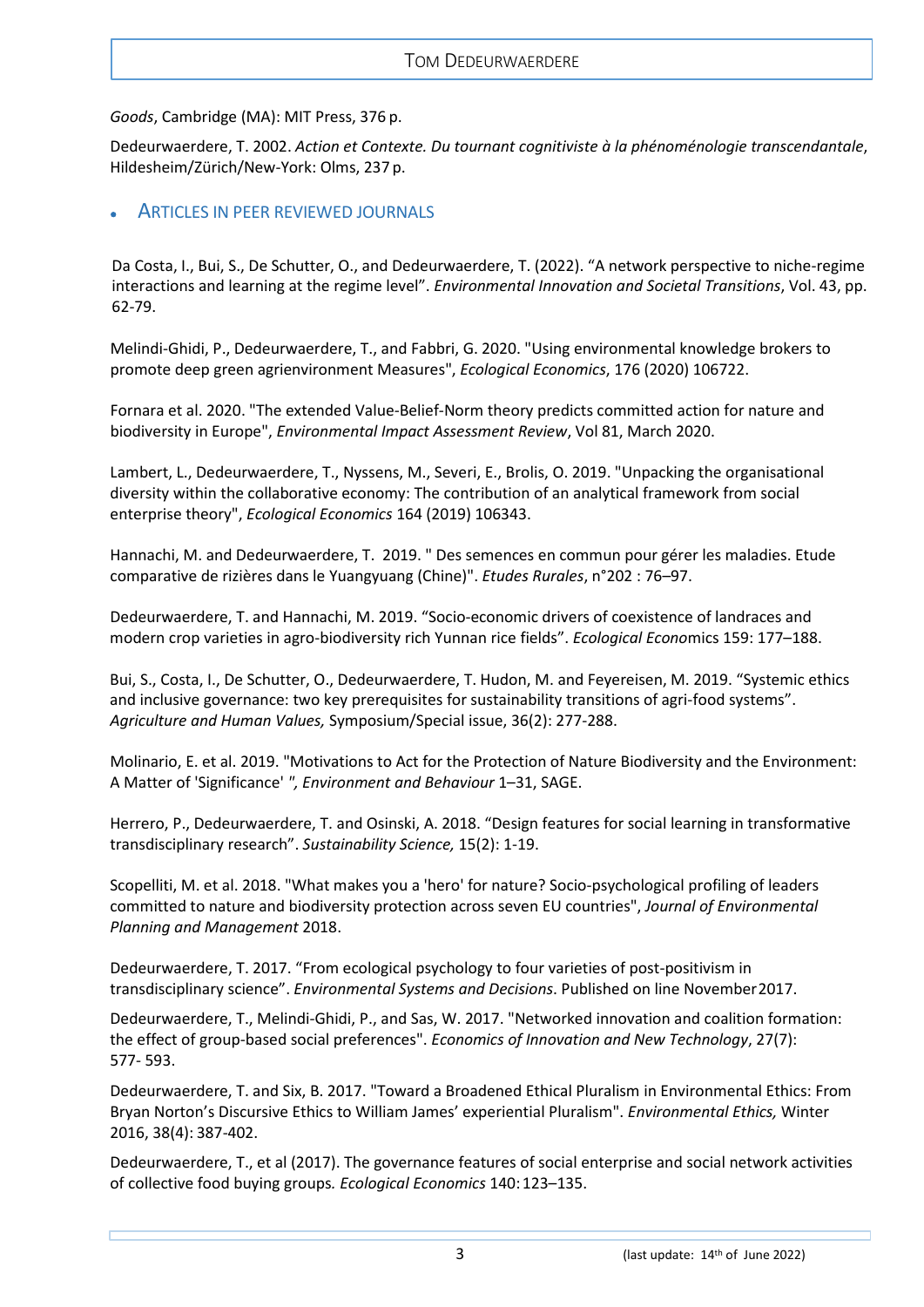Dedeurwaerdere et al. 2016. "Combining internal and external motivations in multi-actor governance arrangements for biodiversity and ecosystem services". *Environmental Science & Policy*, 58:1–10.

Dedeurwaerdere, T., Melindi-Ghidi, P. and Broggiato, A. 2016. "Global scientific research commons under the Nagoya Protocol: Towards a collaborative economy model for the sharing of basic researchassets". *Environmental Science & Policy*, 55: 1–10. (OpenAccess)

Dedeurwaerdere, T., Polard, A., Melindi-Ghidi, P. 2015. "The role of network bridging organisations in compensation payments for agri-environmental services under the EU Common Agricultural Policy". *Ecological Economics,* 119: 24–38 (OpenAccess)

Popa, F., Guillermin, M., Dedeurwaerdere, T. 2015. "A pragmatist approach to transdisciplinarity in sustainability research: From complex systems theory to reflexive science." *Futures* 2015 (65):45–56 (Open Access).

Kyrpides NC, Hugenholtz P, Eisen JA, Woyke T, Göker M, et al. 2014. "Genomic Encyclopedia of Bacteria and Archaea: Sequencing a Myriad of Type Strains." *PLoS Biol* 12(8).

Batur, F., and Dedeurwaerdere, T., 2014. "The Use of Agrobiodiversity for Plant Improvement and Intellectual Property Paradigm Breakdowns: Institutional fit and legal tools for mass selection, conventional and molecular plant breeding", *Life Sciences, Society and Policy*, 10:14. DOI: 10.1186/s40504-014-0014-7.

Coolsaet, B., Dedeurwaerdere, T., and Pitseys, J. 2013, "The Challenges for Implementing the Nagoya Protocol in a Multi-Level Governance Context: Lessons from the Belgian Case", *Resources* 2013(2):555-580.

Dedeurwaerdere, T., 2013, "Transdisciplinary sustainability science at higher education institutions: science policy tools for incremental institutional change", *MDPI/Sustainability* 2013(5):3783-3801.

Stromberg P. M., Dedeurwaerdere T., Pascual U. 2013. "The heterogeneity of public ex situ collections of microorganisms: Empirical evidence about conservation practices, industry spillovers and public goods", *Environmental Science & Policy*, Vol. 33, November 2013: 19-27, ISSN 1462-9011, 10.1016/j.envsci.2013.04.003

Dedeurwaerdere, T., 2012, "Design principles of successful genetic resource commons for food and agriculture", *International Journal of Ecological Economics and Statistics*, 26 (3):31-46.

Weiland, S., and Dedeurwaerdere, T., 2010, "Change in forest governance in developing countries – in search of sustainable governance arrangements", *International Journal of the Co*mmons 4(2):683-686.

Dedeurwaerdere, T., 2010, "Global microbial commons: institutional challenges for the global exchange and distribution of microorganisms in the life sciences", *Research in Microbiology*. 161(6):414-421.

Frison, C., and Dedeurwaerdere, T., and Halewood, M. 2010. "Intellectual Property and Facilitated Access to Genetic Resources under the Treaty on Plant Genetic Resources for Food and Agriculture", *European Intellectual Property Re*view, 2010, Issue 1: 1-8.

Dedeurwaerdere, T., 2010, "Self-governance and international regulation of the global microbial commons." Introduction to the special issue on the microbial commons*, International Journal of the Commons*, Vol. 4 (1): 390-403.

Dijkshoorn, L., De Vos, P., and Dedeurwaerdere, T., 2010, "Understanding patterns of use and scientific opportunities in the emerging global microbial commons*", Research in Micro*biology 161(6):407-413.

Dedeurwaerdere, T., 2009, "Social Learning as a Basis for Cooperative Small-Scale ForestManagement", *Small-scale Forestry* 8: 193-209.

Dawyndt, P., Dedeurwaerdere, T., and Swings, J., 2006, "Exploring the microbiological commons. Contributions of bioinformatics and intellectual property rights in sharing biological information". Special issue on the microbiological commons, *International Social Science Journal*, 2006, vol. 188: 249-258. (also published in French and Chinese)

Heide-Mairie D., Himmelreich , U., and Dedeurwaerdere, T., 2006, "Integrating different windows on reality: socio-economic and institutional challenges for culture collections", *International Social Science Journal*,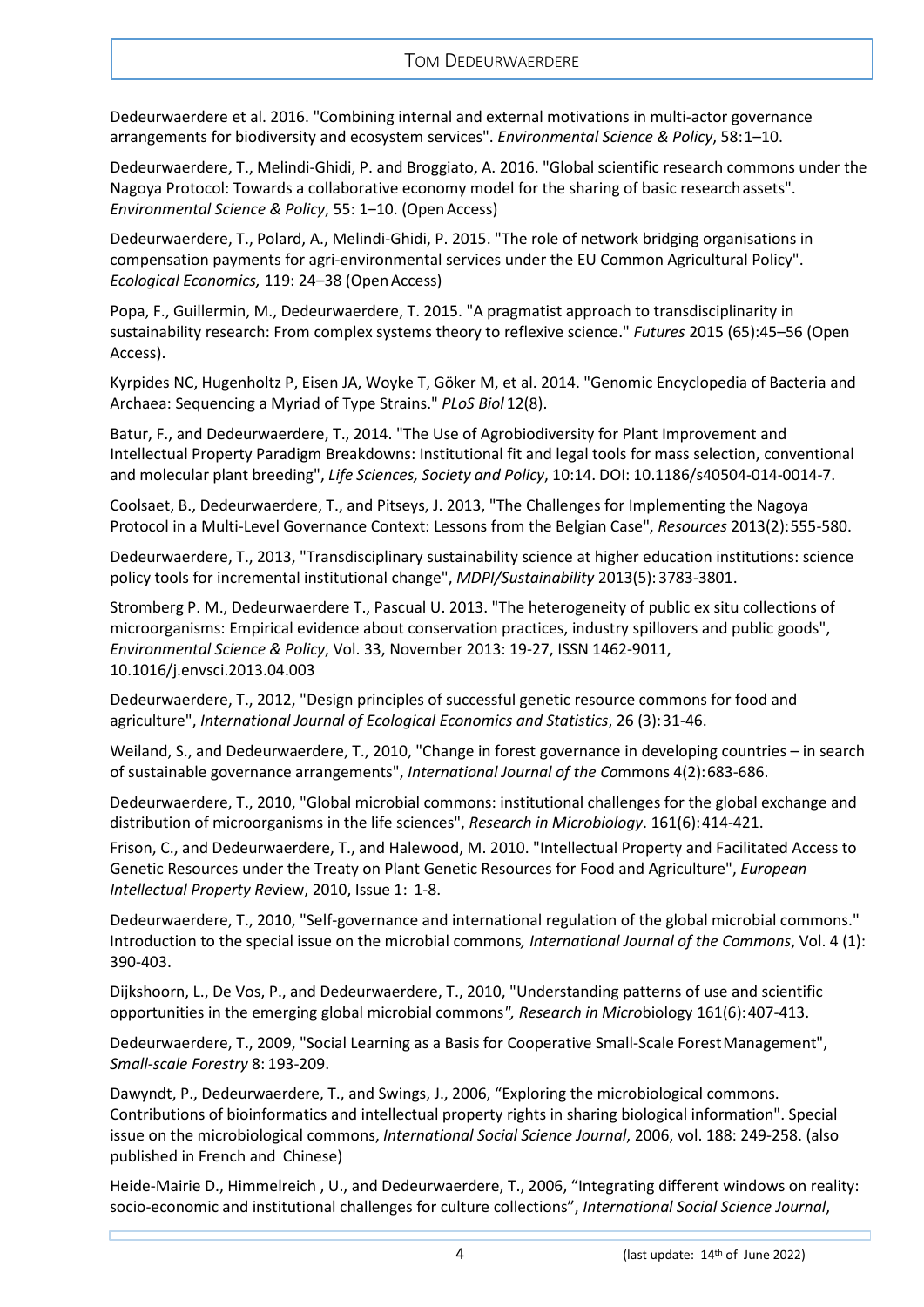2006, vol. 188: pp. 368-380

Dedeurwaerdere, T., 2006, "The Institutional Economics of Sharing Biological Information", *International Social Science Journal*, 2006, vol. 188: 351-368. (also published in French and Chinese).

Cook-Deegan, R., and Dedeurwaerdere, T., 2006, "The Science Commons in Life Science Research: Structure, Function, and Value of Access to Genetic Diversity", International Social Science Journal, 2006, vol. 188, 299- 318. (also published in French and Chinese.)

Siebenhüner, B., Dedeurwaerdere, T., and Brousseau, E. 2005, "Introduction and overview to the special issue on biodiversity conservation, access and benefit-sharing and traditional knowledge", Ecological Economics, vol 53(4): 439-444.

Dedeurwaerdere, T., 2005, "From bioprospecting to reflexive governance*", Ecological Economics*, vol. 53(4), June 2005: 473-491.

Dedeurwaerdere, T. 2005. "The Contribution of Network Governance to Sustainable Development", Working paper series "Les séminaires de l'IDDRI", n°13, 15 p., 2004, available on line a[t www.iddri.org](http://www.iddri.org/)

Dedeurwaerdere, T., 2000, "Le renversement cognitiviste et les théories de la conscience" in *Revue Philosophique de Louvain*, 4, 2000 : 732-760.

Feltz, B., Crommelinck, M. and Dedeurwaerdere, T., 2000, "Vers une science de la conscience ? Approches scientifiques, épistémologiques, anthropologiques", Revue Philosophique de Louvain, Vol. 98, no. 4, 655- 658.

Dedeurwaerdere, T., Casas-Vázquez, J., Jou, D., and Lebon, G., 1996, "Foundations and applications of a mesoscopic thermodynamic theory of fast phenomena", *Physical Review E*., vol. 53, January 1996: 498–506.

## <span id="page-4-0"></span>• CHAPTERS IN COLLECTIVE VOLUMES

De Schutter, O. and Dedeurwaerdere, T. 2020. "Vers un État partenaire. Soutenir les innovations sociales citoyennes pour une transition juste", in A. Bailleux (dir.), *Le droit en transition. Les clés juridiques d'une prospérité sans croissance*. Bruxelles : Presses de l'Université Saint-Louis, 2020, pp. 481-518.

Dedeurwaerdere, T., Popa, F., Guillermin, M. and Herrero, P. 2019. "Vers une transdisciplinarité réflexive. Intégrer la réflexivité sur les valeurs et les capacités de coconstruction dans la recherche partenariale". In Klein, J.-L., Boucher, J.-L., Camus, A., Champagne, C. and Noiseux, Y. (Dir.) *Trajectoires d'Innovation. Des émergences à la reconnaissance*. Québec : PUC, 2019, pp. 305-316.

Dedeurwaerdere, T. 2017. "Biens communs microbiens de recherche". In Marie Cornu, Fabienne Orsi et Judith Rochfeld (eds), *Dictionnaire des biens communs.* Paris : PUF, pp.111-113.

von Kries, C., Broggiato, A., Dedeurwaerdere, T., and Winter, G. 2015. "Micro B3 model agreement on access to marine microorganisms and benefit-sharing. Text and commentary". In Chege Kamau, E., Stoll, P.-T., and Winter, G. (eds.) *Research and Development on Genetic Resources. Public Domain Approaches in Implementing the Nagoya Protocol*. Routledge, June 2015, pp. 330–362.

Dedeurwaerdere, T. 2015. "Reflexive Governance". In Morin J.-F., Orsini, A. (eds.). *Essential Concepts of Global Environmental Governance.* Routledge, pp. 169–170.

Dedeurwaerdere, T., Broggiato, A., and Manou, D. 2013. "Global scientific research commons under the Nagoya Protocol: governing pools of microbial genetic resources", in E. Kamau and G. Winter (eds.), *Common Pools of Genetic Resources: Equity and Innovation in International Biodiversity Law*. Earthscan-Routledge, pp. 224-245.

Dedeurwaerdere, T., Broggiato, A., Louafi, S., Welch, E. and Batur, F. 2012. "Governing Global Scientific Research Commons under the Nagoya Protocol", in E. Morgera, M. Buck and E. Tsioumani (eds.), *The Nagoya Protocol in Perspective: Implications for International Law and Implementation Challenges*. Brill/Martinus Nijhoff, pp.389-421.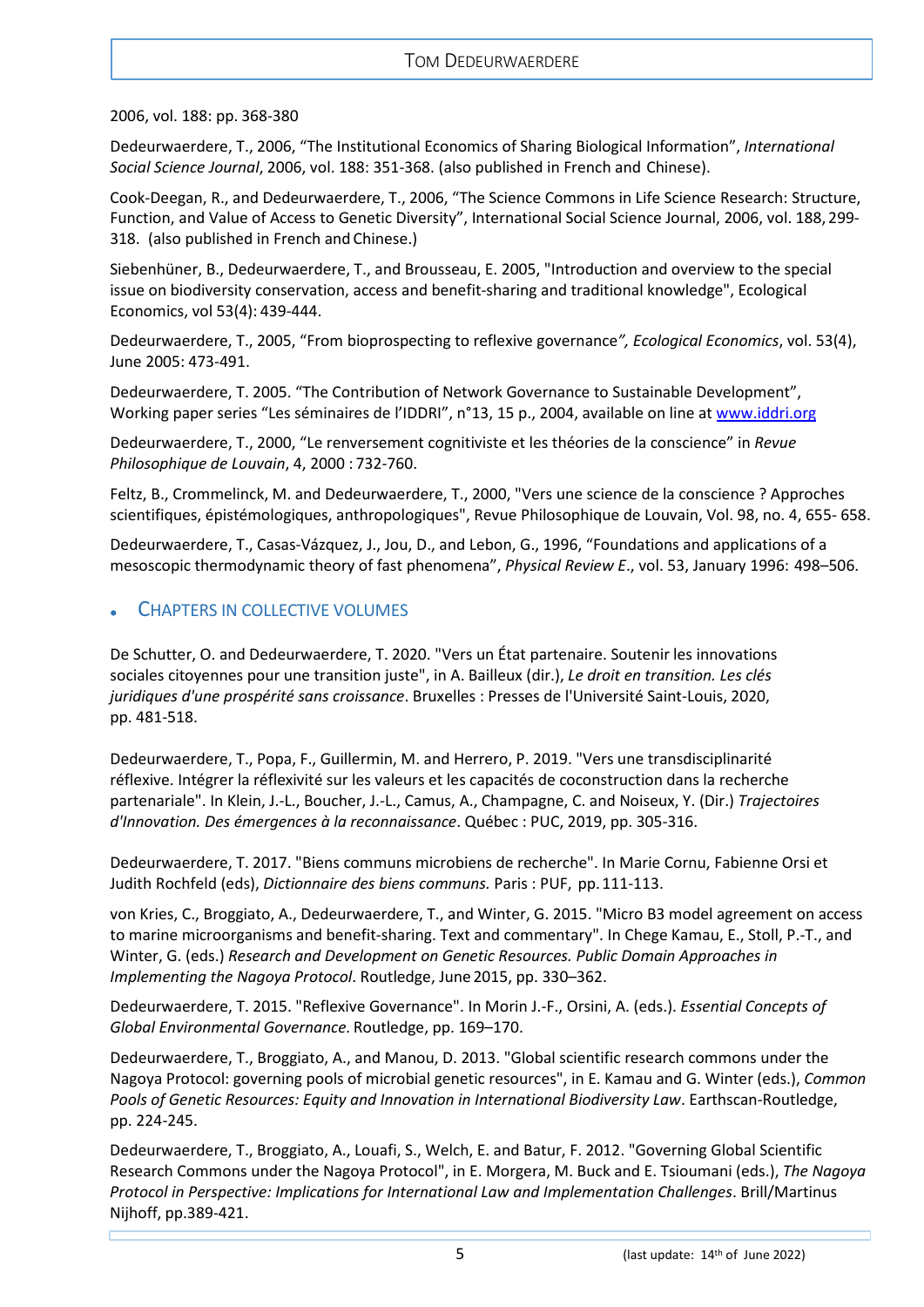Dedeurwaerdere, T., 2012, "Democratic governance and reflexive modernization of the internet", in Brousseau, E., Marzouki, M. and Meadel, C. (ed.) *Governance, Regulations and Powers on the Internet*, Cambridge University Press, pp . 151-169.

Brousseau, E., and Dedeurwaerdere, T., 2012, "Global Public Goods: the Participatory Governance Challenges". In Brousseau, E., T. Dedeurwaerdere, and B. Siebenhüner, ed. Reflexive Governance and Global Public Goods. Cambridge (MA): MIT Press, pp. 21-36.

Dedeurwaerdere, T. 2012, "Institutionalizing global genetic resource commons for food and agriculture", in Halewood, M., Lopez Noriega, I. and Louafi, S., 2012, *Crop Genetic Resources as a Global commons. Challenges in International Law and Governance.* Routledge, pp. 369-391.

Brousseau, E., Dedeurwaerdere, T., Jouvet P.-A., and Willinger M., 2012, "Introduction: Global Environmental Commons: Analytical and Political Challenges in Building Governance Mechanisms". In Brousseau, E., Dedeurwaerdere, T., Jouvet P.-A., Willinger M., ed. Global Environmental Commons: Analytical and Political Challenges in Building Governance Mechanisms. Oxford University Press, pp. 1-27.

Brousseau, E., Dedeurwaerdere, T., and Siebenhüner, B., 2012,"Knowledge Matters: Institutional Frameworks to Govern the Provision of Global Public Goods". In Brousseau, E., T. Dedeurwaerdere, and B. Siebenhüner, ed. *Reflexive Governance and Global Public Goods*. Cambridge (MA): MIT Press,pp . 243-282.

Dedeurwaerdere, T., 2012, "Social Learning in the Governance of Forest Ecosystem Services". In Brousseau, E., T. Dedeurwaerdere, and B. Siebenhüner, ed. *Reflexive Governance and Global Public Goods*. Cambridge (MA): MIT Press, 205-223.

Dedeurwaerdere T., Stromberg, P. M. and Pascual, U. 2012, "Social Motivations and Incentives in Ex Situ Conservation of Microbial Genetic Resources", in Dulong de Rosnay, M. and De Martin, J-C.(eds). *The Digital* 

*Public Domain: Foundations for an Open Culture*. Cambridge (UK): OpenBook Publishers, 111-124.

Dedeurwaerdere, T., 2011, "Microbial Commons: Overview of the Governance Considerations - A Framework for Discussion", in Uhlir, P. (ed), Designing the Microbial Research Commons: Proceedings of an International Workshop. National Research Council of the National Academies, Washington D.C.: The National Academies Press, 169-175.

Dedeurwaerdere, T., 2010, "The contribution of network governance to overcoming frame conflicts: enabling social learning and building reflexive abilities in biodiversity governance." In O. De Schutter and J. Lenoble (eds). *Reflexive Governance: Redifining the Public Interest in a Pluralistic World*, Oxford: Hart Publishing Ltd., pp. 179-200.

Dedeurwaerdere, T., 2009, "The role of law, institutions and governance processes in facilitating access to genomics research", in Gene Patents and Clearing Models. *From Concepts to Cases*, ed. G. Van Overwalle, Cambridge (UK): Cambridge University Press: 365-380.

Dedeurwaerdere, T., 2008, "Le naturalisme en philosophie de l'esprit et la critique du fonctionnalisme", in D. Vanderveken and D. Fisette. *Actions, rationalité et décision. Action, Rationality and Decision*, London: College Publications, 203-230.

Dedeurwaerdere, T., Krishna, V., and Pascual, U., 2007,"An evolutionary institutional approach to the economics of bioprospecting", in A. Kontoleon and U. Pascual (eds), *Biodiversity Economics. Principles, Methods and Applications*. Cambridge University Press, Cambridge, 2007, pp.417-445.

Dedeurwaerdere, T., 2007, "The contribution of network governance to sustainability impact assessment", in Toyer, S. and Martimort-Asso, B. (eds), *Participation for sustainability in Trad*e. Ashgate, Hampshire, 2007, pp. 209-228.

Dedeurwaerdere, T., 2007, "The Institutional Dynamics of Sharing Biological Information: Towards Reflexive Governance of the Information Society", in Goujon, P., Lavelle, S., Duquenoy, P., Kimppa, K., Laurent, V.(eds), *The Information Society : Innovation, Legitimacy, Ethics and Democracy.* Springer, 2007, pp. 121-146.

Dedeurwaerdere, T., 2007, "Théories de la gouvernance et société de l'information", in Ph. Goujon, S. Lavelle, B. Six and V. Dumont, *Technique, Communication et Société*, Presses Universitaires de Namur, 2007,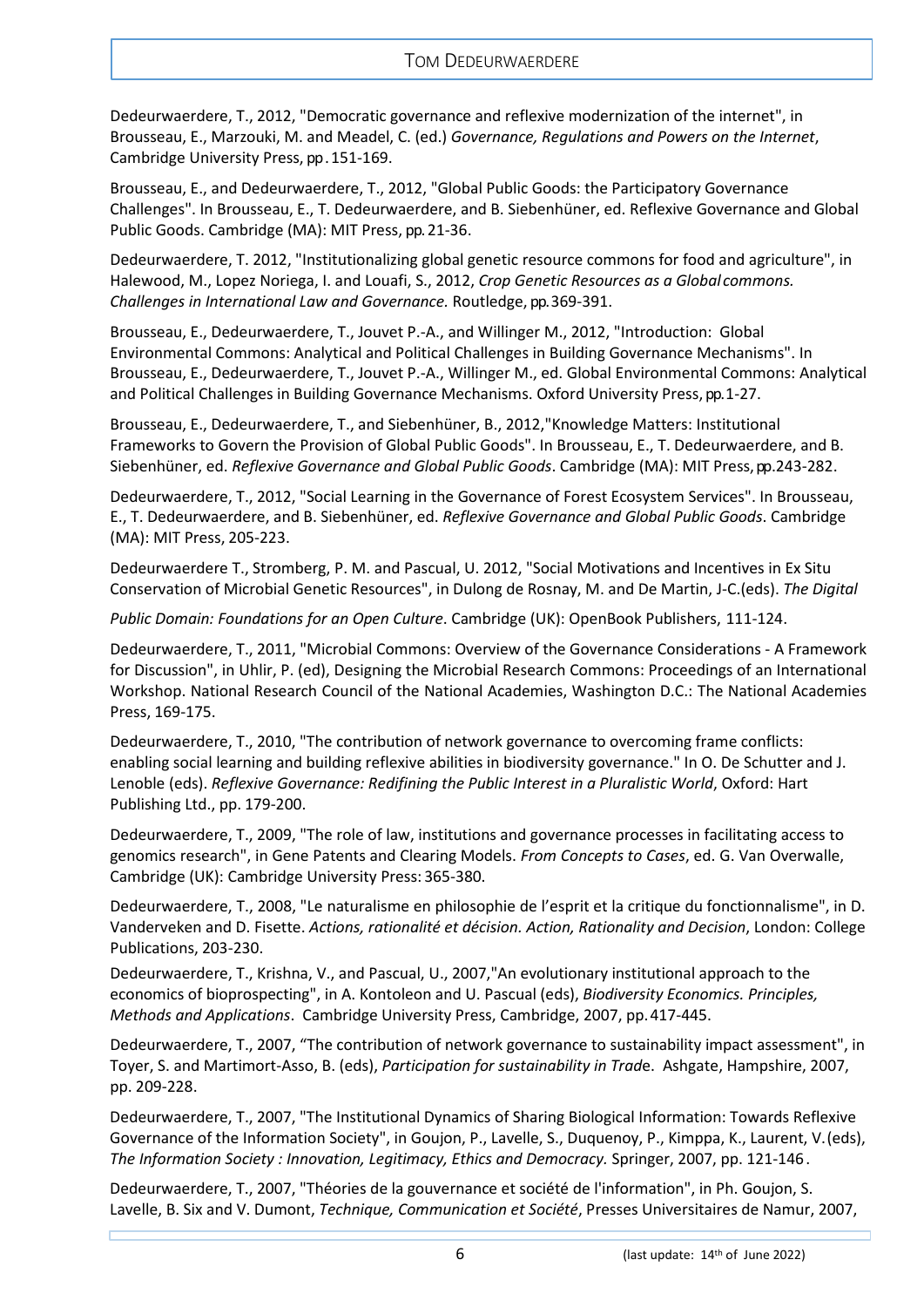### XIII-XX.

Dedeurwaerdere, T., 2006, "Databases, Biological Information and Collective Action", in Berleur, J., I, Nurminen M. and Impagliazzo, J., *Social Informatics Society for All? In Remembrance of Rob Kling*, Springer, 2006, pp. 159-169.

Dedeurwaerdere, T., 2004, "Bioprospection, intellectual property law and evolutionary economics: the stake of a theory of reflexive governance", in M. Watanabe et alii (eds.), *Innovative Roles ofBiological Resources Centers*, World Federation for Culture Collections, Tsukuba, pp.389-395.

Dedeurwaerdere, T., 2003, "Structure d'éveil et pouvoir d'interférence pratique dans la phénoménologie génétique", in Godddart, J.Ch. and Maesschalck, M., Fichte, *La philosophie de la maturité*, Paris : Vrin, pp. 253-270.

Maesschalck , M., and Dedeurwaerdere, T., 2003, "Ist eine Kultur des Lebens möglich?" in S. Nowotny et M. Staudigl (eds.), *Grenzen des Kulturkonzepts. Meta-Genealogien*, Verlag Turia/Kant, 2003, pp. 187-207.

Dedeurwaerdere, T., and Maesschalck, M., 2002, "Autorégulation, éthique procédurale et gouvernance de la société de l'information", in Berleur, J., Lazaro C. and Queck, R. (dir.) *Gouvernance de la société de l'information*, Bruylant / Presses Universitaires de Namur, Les Cahiers du CRID n°22, pp.77-108.

Dedeurwaerdere, T., 2002, "Ethics and learning. From State Regulation towards Reflexive Self-Regulation of the Information Society", in K. Brunnstein et J. Berleur (eds.), *Human Choice and Computers*, Kluwer Academic Publishers, 2002, pp. 121-130.

Maesschalck , M., and Dedeurwaerdere, T., 2002, "*Procéduralisation des normes, téléorégulation et gouvernance de l'Internet*", in Les Cahiers du Numérique, Vol.3(2), 2002, pp. 55-77.

Dedeurwaerdere, T., 1997, "Neural Networks and the Brain: Associative Learning and/or Self-organisation ?", in D. Dubois (éd*.), Proceedings of the first international conference on Computing Anticipatory System*s, Vol.1, Liège, Chaos, Casus 97, Symposium V, pp.32-34 (pp. 170-179 of thevolume)

# <span id="page-6-0"></span>• WORKING PAPERS

Dedeurwaerdere, T and Melindi Ghidi, P., 2013. "Voluntary Pooled Public Knowledge Goods and Coalition Formation", Institut de Recherches Economiques et Sociales de l'Université catholique de Louvain (IRES)

Dedeurwaerdere, T. 2008, "Building resilience through dynamic institutional efficiency. The case of forest biodiversity", Paper submitted for the 2008 IASCP conference.

Dedeurwaerdere, T. 2003. "Bioprospection: From the Economics of Contracts to Reflexive Governance"; in Fondazione Eni Enrico Mattei, Working paper n° 56.04, Series: NRM -Natural Resources Management. <http://www.feem.it/NR/rdonlyres/DBAEEB74-8604-48B3-89BC-FBE5A38817FC/1121/5604.pdf>

Dedeurwaerdere, T. 2003. "Bioprospection, gouvernance de la biodiversité et mondialisation", in LesCarnets du Centre de Philosophie du Droit, n° 104, cf. [www.cpdr.ucl.ac.be/docs/docTravail/dedeurwaerdere104.pdf.](http://www.cpdr.ucl.ac.be/docs/docTravail/dedeurwaerdere104.pdf)

Dedeurwaerdere, T. 2002. "Ethics, Social Reflexivity and Governance of the Information Society", inLes Carnets du Centre de Philosophie du Droit, n° 94, cf. [https://uclouvain.be/fr/instituts](https://uclouvain.be/fr/instituts-recherche/juri/cpdr/carnet-cpdr.html)[recherche/juri/cpdr/carnet-cpdr.html](https://uclouvain.be/fr/instituts-recherche/juri/cpdr/carnet-cpdr.html)

Dedeurwaerdere, T. 2002. "Biological diversity protection and self-regulation of local communities. Some implications of a reflexive institutionalist approach", in Digital Library of the Commons, cf. <http://dlc.dlib.indiana.edu/>

Maesschalck, M., and Dedeurwaerdere, T. 2001. "Autorégulation, éthique procédurale et gouvernance de la société de l'information", in Les Carnets du Centre de Philosophie du Droit, n° 91, cf. [www.cpdr.ucl.ac.be/docs/docTravail/dedeurwaerdere91.pdf.](http://www.cpdr.ucl.ac.be/docs/docTravail/dedeurwaerdere91.pdf)

Dedeurwaerdere, T. 2000. "La dimension éthique dans la sphère de la rationalité technologique :normes, contextes et arrière-plans", in Les Carnets du Centre de Philosophie du Droit, n° 82, cf.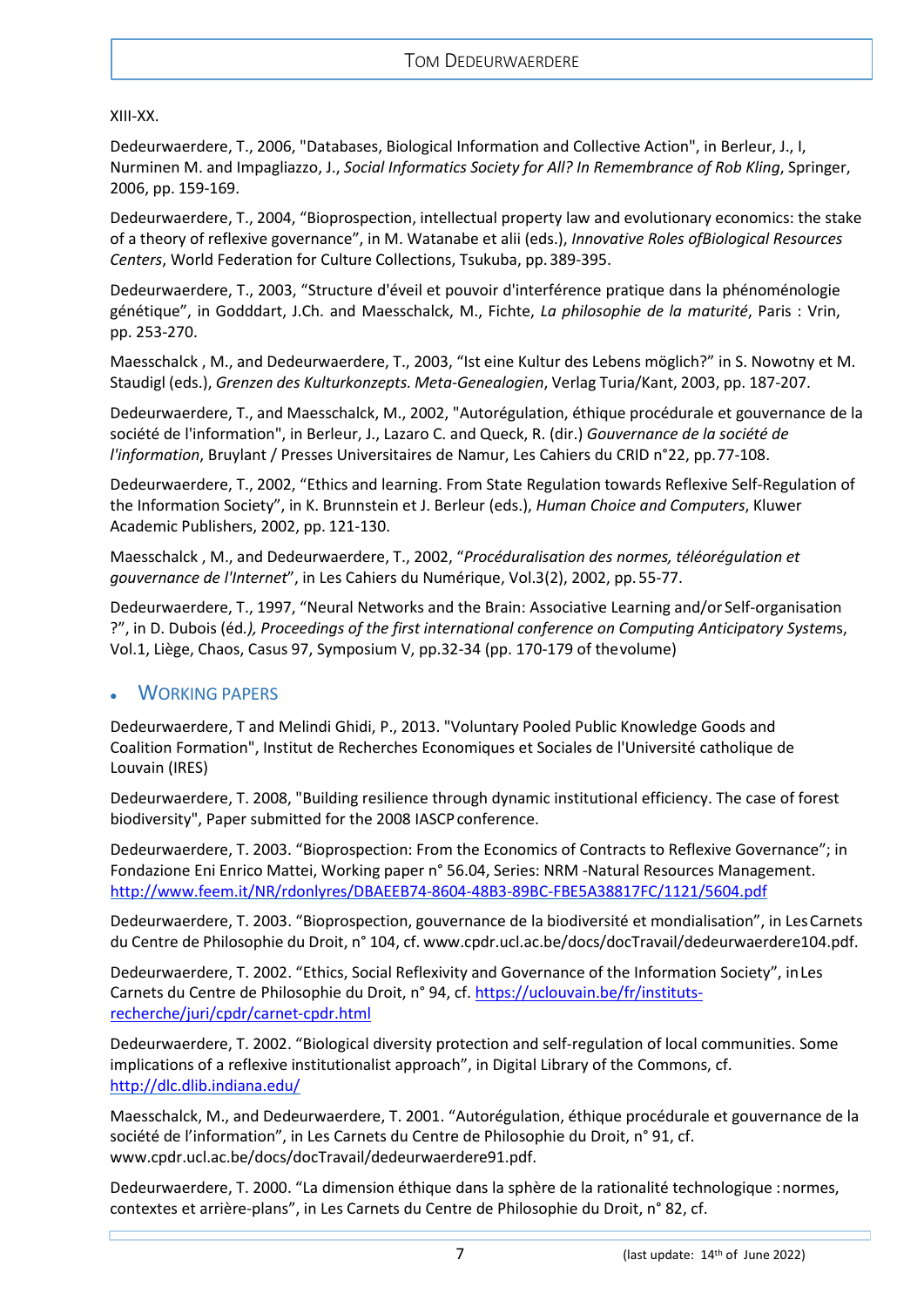<https://uclouvain.be/fr/instituts-recherche/juri/cpdr/carnet-cpdr.html>

# <span id="page-7-0"></span>• COMMISSIONED REPORTS

Dedeurwaerdere, T. 2017. *Towards a political biodiversity governance indicator for biomass-based economic*  activities in Belgium. For the Federal Public Service on Health, Food Security and the Environment (21.03.2017).

Dedeurwaerdere, T., 2013, *Sustainability Science for Strong Sustainability*. Report on the Organisation of Scientific Research, with the support of the Minister for Sustainable Development and Public Administration of the Walloon Government of Belgium (11.01.2013) (French and Englishversions).

Schloen M., Louafi, S., Dedeurwaerdere, T., 2011, *Access and Benefit-Sharing for Genetic Resources for Food and Agriculture – Current Use and Exchange Practices, Commonalities, Differences and User Community Needs*. CGRFA n° 59, July 2011.

Dedeurwaerdere, T., Iglesias, M., Weiland, S., and Halewood, M., 2009, *The use and exchange of microbial genetic resources for food and agriculture*. Background Study Paper of the Commission on Genetic Resources for Food and Agriculture n°46, 67 p.

Christine Frison, Tom Dedeurwaerdere. 2006. *Public infrastructure and regulations on access to genetic resources and the sharing of benefits arising out of their utilisation for innovation in life sciences research. Access to, conservation of and use of biological diversity in the general interest*. Belgian federal survey, July 2006, 92 p. (French and English versions).

# <span id="page-7-1"></span>**PRESS & NEWSLETTERS**

Dedeurwaerdere, T. 2006. "Cows grazing on Ever Green Knowledge Meadows?" in *The Common property Resource Digest*, n°77, June 2006, pp.6-7.

Dedeurwaerdere, T. 2005. "Monitoring Global Environmental Change", in *IDGEC News*, November 2005, pp 5-6.

Dedeurwaerdere, T. 2005. "Understanding ownership in the knowledge economy: the concept of the bundle of rights", in *BCCM Newsletter*, August 2005.

Dedeurwaerdere, T. 2005. "Une approche dynamique", in *Courrier de la Planète*. Vol. 75 : Biodiversité, Conserver pour qui ?, 2005, pp 10-12.

Dedeurwaerdere, T., Capart, H. and Yépez, I. 1994. "Cours méta et cours métis", in La revue nouvelle, n°10, pp 41-48.

<span id="page-7-2"></span>Dedeurwaerdere, T. 2002. "Biodiversity and Reflexive Governance", in *IDGEC News*, August 2002, pp4-5.

# **BOOK REVIEWS & CRITICAL SUTDIES**

Dedeurwaerdere, T. 2001. Critical study : "Approches écologiques de la cognition et réflexivité. A propos de l'ouvrage Philosophie de l'esprit. Etat des lieux", in *Recherches Husserliennes*, 15, 2001, pp.111-122.

Dedeurwaerdere, T., 2000. Book review on "Intentionnalité et langage" from G. F. Duportail (ed.), in *Recherches Husserlie*nnes, 13, pp. 129-141.

Dedeurwaerdere, T., 1996. Book review on "Das Gehirn – Organ der Seele ? Zur Ideengeschichte der Neurobiologie", E. Florey and O. Breidbach (éds.), in *History and Philosophy of the Life Sciences*, 18(3), pp. 97- 98.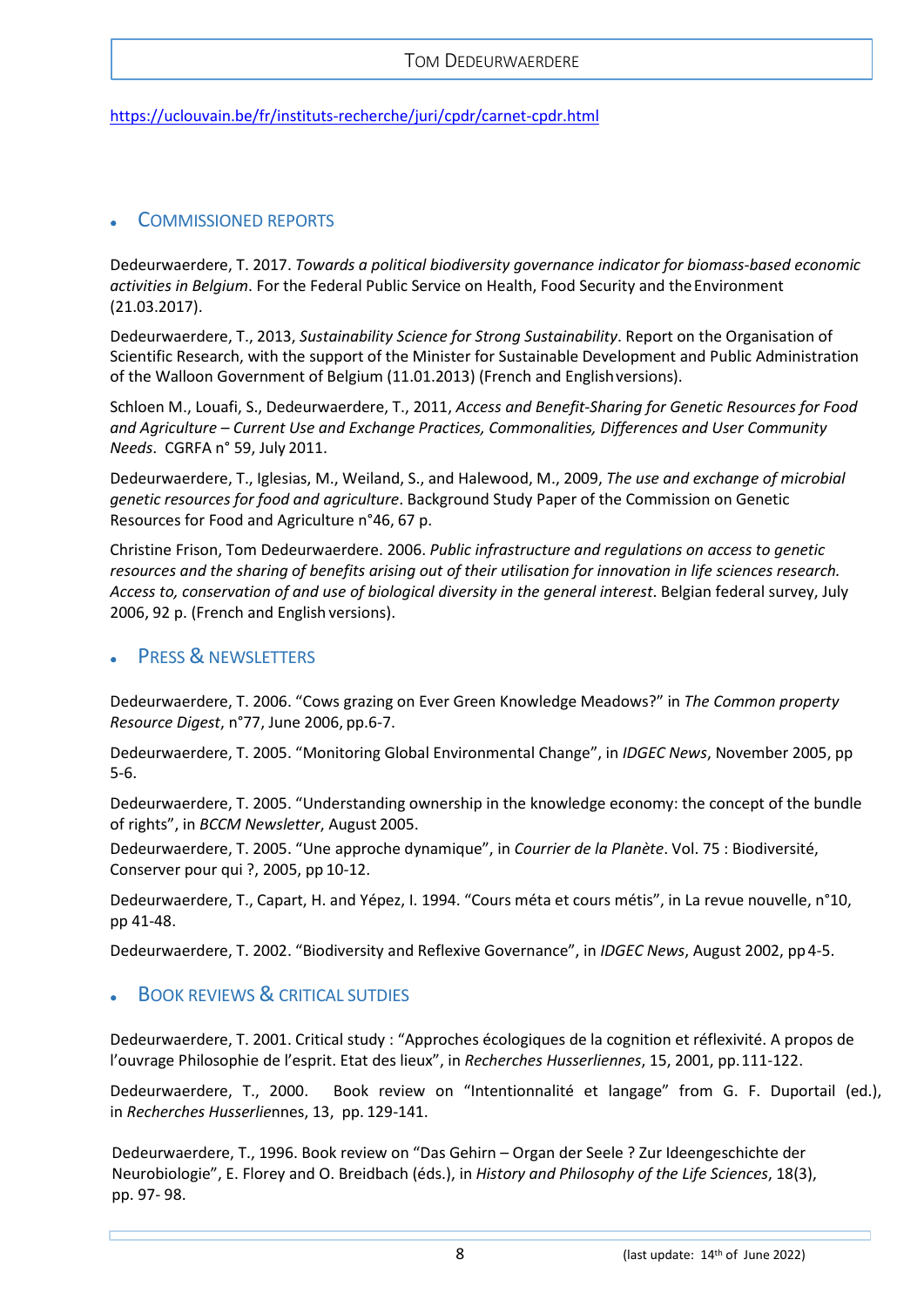# EDUCATION

#### <span id="page-8-0"></span>**• PhD in philosophy**

17th of May 1999 – Université catholique de Louvain – *Great Honors, Cum Laude*

Doctoral Thesis: "L'inscription corporelle et contextuelle de l'esprit. Les limitations internes et phénoménologiques de la modélisation de l'intentionnalité en sciences cognitives".

### **• Graduate in Philosophy**

3rd of July 1995 – Université catholique de Louvain – *Great Honors, Cum Laude*

Thesis: "La perception visuelle : construction de sens et intentionnalité. Le concept d'intentionnalité chez E. Husserl, J. Searle et en sciences cognitives".

#### **• Undergraduate in Philosophy**

30th of June 1992 – Université catholique de Louvain – *Great Honors, CumLaude*

#### **• Graduate in Polytechnical Sciences**

6th of September 1994 – Université catholique de Louvain – *Great Honors, CumLaude*

Thesis: "Vers une généralisation de la thermodynamique. Application de la thermodynamique irréversible généralisée à la conduction de la chaleur à basse température".

#### **• Bachelor in Polytechnical Sciences**

26th of June 1991 – Université catholique de Louvain – *Honors*

# **LANGUAGES**

<span id="page-8-1"></span>**Dutch** mother tongue, secondary studies in Dutch

- **French** very good and active knowledge, higher studies in French
- **English** very good and active knowledge
- **Spanish** moderate knowledge, research within a Spanish-speaking team (1 month: Barcelona, 1995)
- <span id="page-8-2"></span>**German** moderate knowledge, practical experience in a company (1 month: Erlangen,1991)

# PROFESSIONNAL ACTIVITIES

### <span id="page-8-3"></span>• ACADEMMIC POSITIONS

| October 2014 – present        | <b>Professor</b> at the<br>University catholique de Louvain (UCL), Belgium                             |
|-------------------------------|--------------------------------------------------------------------------------------------------------|
| October 2013 – present        | Senior research associate - F.R.S.-FNRS of the<br>National Foundation for Scientific Research, Belgium |
| October 2003 – September 2014 | <b>Associate Professor (Lecturer)</b> at the                                                           |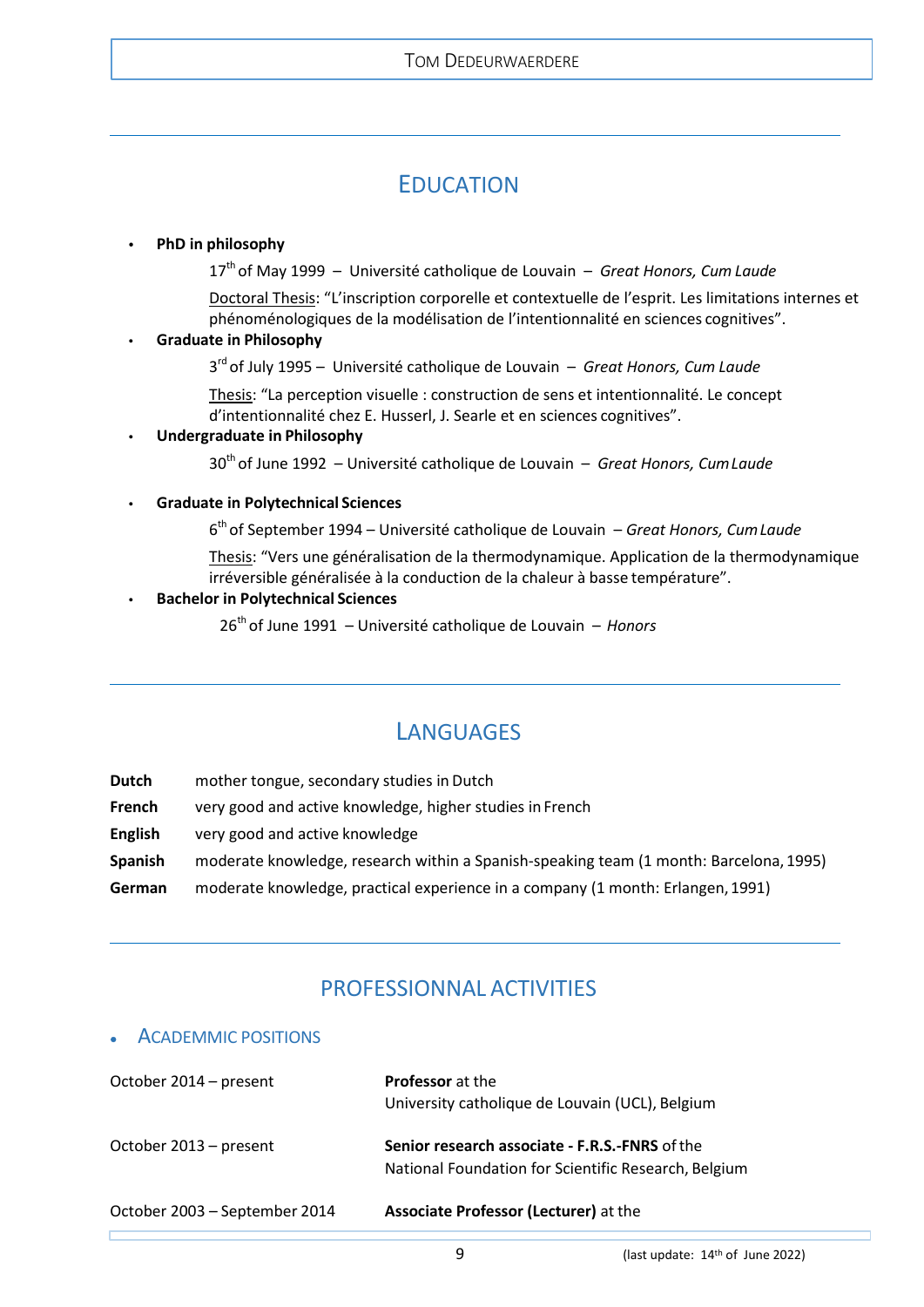|                               | Tom Dedeurwaerdere                                                                                     |
|-------------------------------|--------------------------------------------------------------------------------------------------------|
|                               | University catholique de Louvain (UCL), Belgium                                                        |
| October 2003 - September 2013 | <b>Research associate - F.R.S.-FNRS of the</b><br>National Foundation for Scientific Research, Belgium |

# <span id="page-9-0"></span>• RESEARCH POSITIONS

| January 2006 - December 2010 | Member of the University Research Conseil (CREC) at the UCL |
|------------------------------|-------------------------------------------------------------|
| October 2000 – October 2003  | <b>FNRS-UCL: Post-Doctoral Researcher</b>                   |
| October 1999 – October 2000  | UCL: Post-Doctoral Researcher                               |
| October 1995 – October 1999  | <b>FNRS-UCL: Research Fellow</b>                            |

# <span id="page-9-1"></span>**TEACHING**

|                             | September 2003 - June 2019: "Séminaire de philosophie des sciences humaines"<br>UCL Reader: 30h [2004-2007] FILO3133 - 15h [2007-2019] FILO2940 |
|-----------------------------|-------------------------------------------------------------------------------------------------------------------------------------------------|
|                             | September 2003 – June 2019: "Questions approfondies d'épistémologie des sciences humaines"<br>UCL Reader: 15h FILO2600.                         |
| September 2002 - June 2009: | "Introduction à la philosophie des sciences : partie C, sciences humaines"<br>UCL Reader: 15h [2002-2008] - 22,5h [2008-2009] FILO1220.         |
| September 2000 - June 2000  | "Théorie de l'argumentation et éléments de logique"<br>UCL Reader: 30h DROI 1116.                                                               |

# <span id="page-9-2"></span>**FOREIGN FELLOWSHIPS & RESEARCH STAYS**

### 12–13 December 2019 **Bern (Switzerland)**

**•** Centre for development and Environment, Bern University. Interviews on transdisciplinary research projects in Europe : Bettina Scharrer

### 11–12 December 2019 **Zurich (Switzerland)**

**•** USYS TdLab, UTH Zurich. Interviews on transdisciplinary research projects in Europe : prof. Michael Stauffacher

### 9–10 December 2019 **Grenoble (France)**

**•** Grenoble-Alpes University. Interviews on transdisciplinary research projects in Europe : Sandra Lavorel

### 25–26 September 2017 **Montpellier (France)**

**•** UMR BGPI Biologie et Génétique des Interactions Plante-Parasite, Campus International de Baillarguet : research stay with Dr Elisabeth Fournier

# 26–28 June 2017 **Donau-Universität Krems (Austria)**

- **•** Research stay with Professor Roland Scholz
- 

### 6–22 December 2010 **Duke University (USA)**

**•** Research Fellowship from the Centre of Excellence "Genome Sciences and Policy", Duke Law School (prof. J. Reichman), Durham (NC). 4000 USD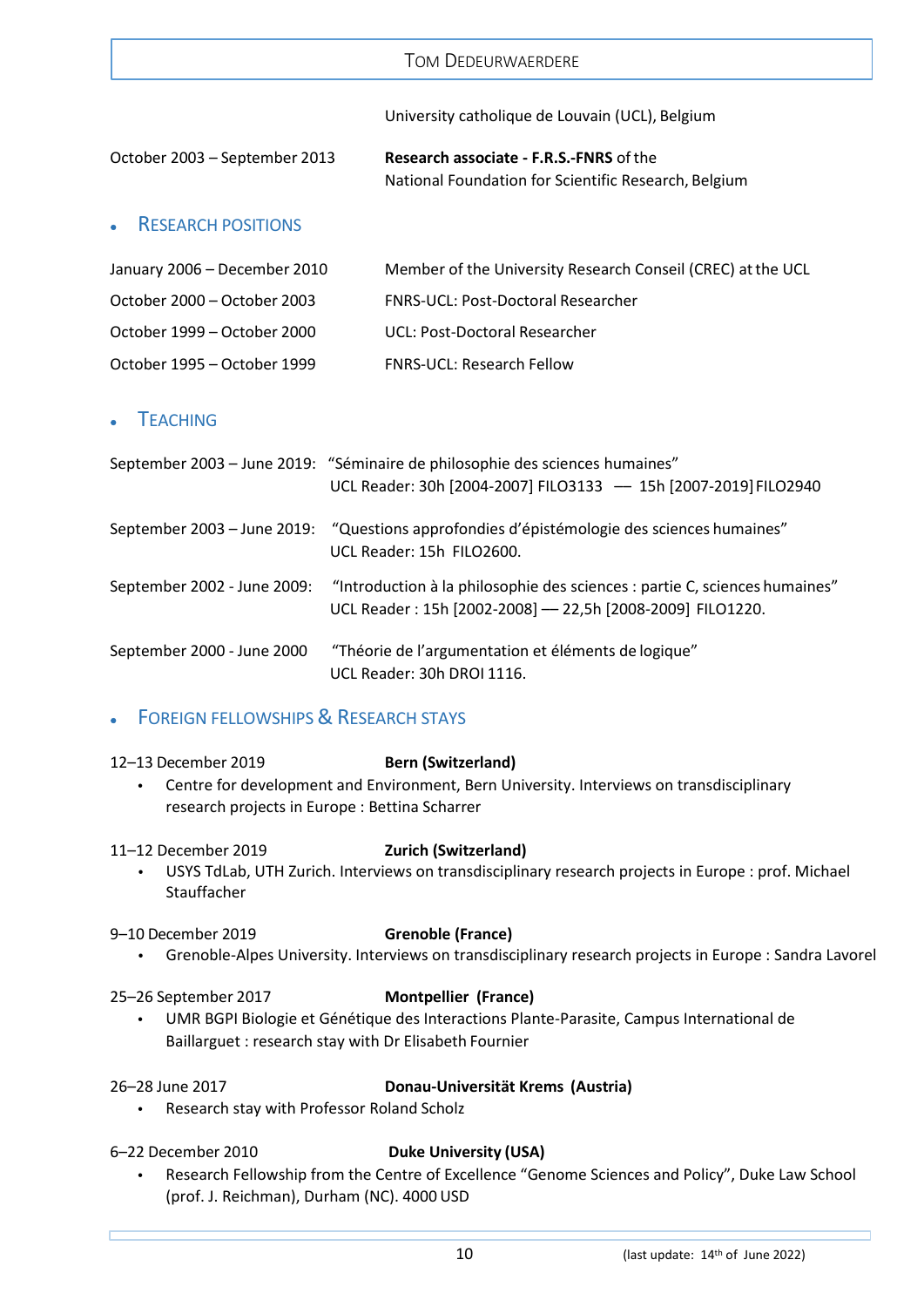### 11–15 December 2007 **Duke Universtity (USA)**

**•** Invited professor to the Duke Law School (prof. J. Reichman & R. Cook-Deegan), Durham (NC). Financed by Institute for Genome Sciences and Policy

#### 6–12 October 2007 **Brunswick (Germany)**

- **•** Deutsche Sammlung für Microorganism (DSMZ), Brunswick. Grant FNRS.
- 

### 8–12 May 2006 **Duke Universtity (USA)**

**•** Visiting Scholar at the Duke Law School (prof. J. Reichman & R. Cook- Deegan), Durham (NC). Grant FNRS.

### 16 September – 1 October 2004 **University of Massachusetts(USA)**

**•** Visiting Scholar at the Department of Political Science (prof. P. Haas), University of Massachusetts, Amherst (MA). Grant FNRS.

30 September–6 October 2002 **Indiana University (USA)**

**•** Workshop in Political Theory and Policy Analysis (prof. E. Ostrom). GrantFNRS.

## 15 January– 15 February 2002 (**USA)**

**•** International Environmental Governance (prof. O. Young, Dartmouth College). Workshop in political Theory and Policy Analysis (prof. E. Ostrom, Indiana University), and Department of Communication of the State University of New York (prof. F.Cooren, University at Albany) - Grant FNRS.

#### 1 September – 31 October 1997 **Washington University St-Louis (USA**)

**•** Philosophy- Neuroscience- Psychology program (prof. W. Bechtel). Grant FNRS

### 9 January–3 February 1995 **Autonomous University of Barcelona (Spain)**

**•** Departament de Física, Física Estadística (prof. Casas Vazquez). Grant for mobility of theE.C.

# <span id="page-10-0"></span>**FINANCED RESEARCH PROJECTS**

### **January 2017 – December 2020**

**•** Formative scenarios for sustainability (FNRS – WISD)

#### **January 2017 – December 2020**

**•** Formative scenarios for sustainability - Science écocitoyenne pour un territoire durable (FNRS –WISD)

#### **January 2017 – January 2019**

**•** City4coEN – Collaborative cities for collaborative entrepreneurs (Innoviris Brussels - Anticipate programme)

#### **October 2013 – June 2018**

**•** Collective action for sustainable food systems in a changing climate: assessing social experimentations and policy innovations (BRAIN-be: Belgian Research Action)

#### **January 2012 – December 2015**

**•** Partner institution in the FP7-OCEAN2011-2 project "Marine Microbial Biodiversity, Bioinformatics and Biotechnology (MICRO B3) ": WP on Intellectual Property Management for Marine Bioprospecting.

### **January 2012 – December 2014**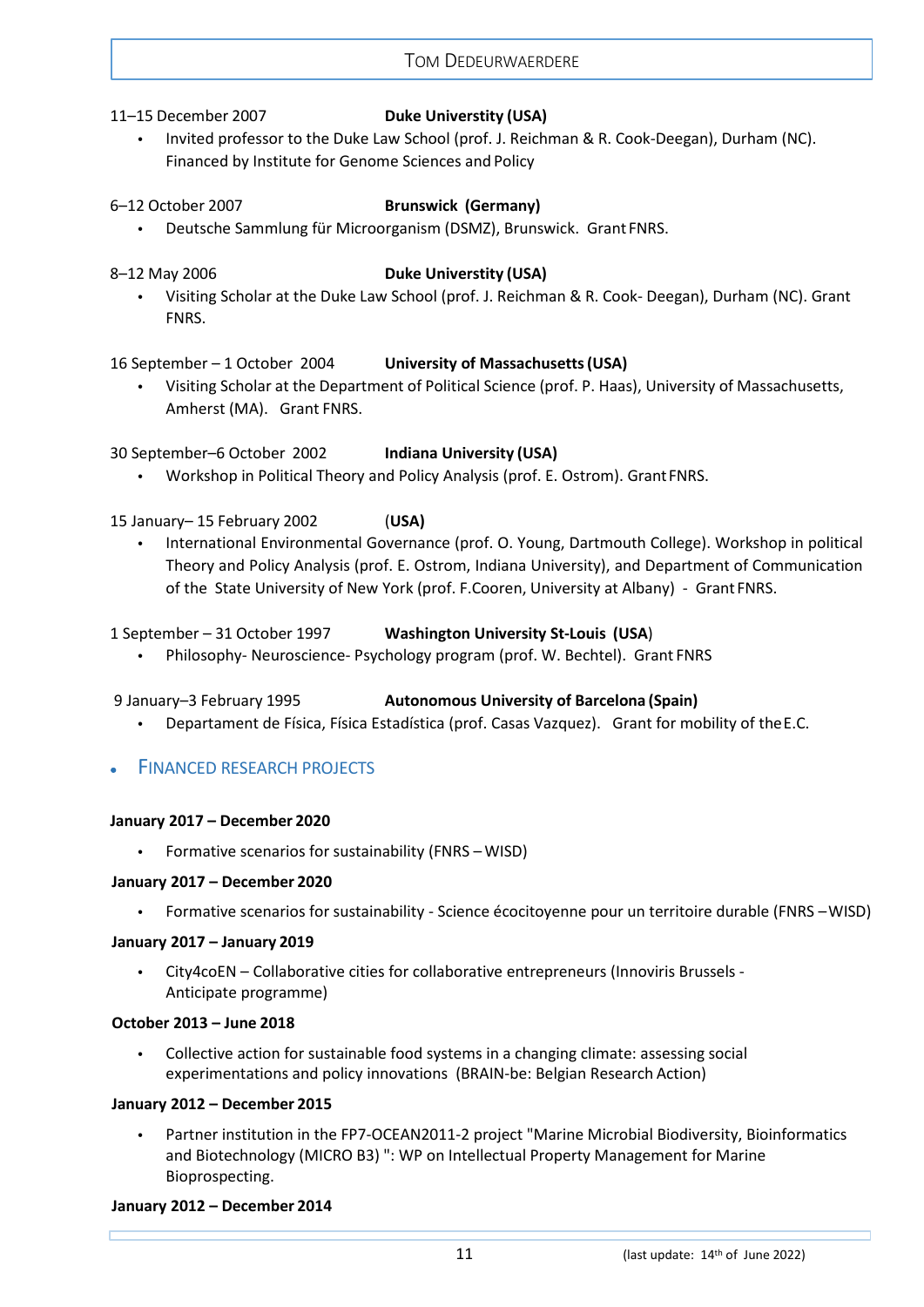- **•** Governing Global Science Commons. Incentive Grant for Scientific Research (FNRS)
- **•** INVALUABLE Integrating Valuations, Markets and Policies for Biodiversity and Ecosystem Services. Financed by the Belgian Science Policy (Belspo).

#### **April 2012 – December 2013**

**•** FP7-PEOPLE-2011-ITN project "Marie Curie" - IPODcofund.

#### **December 2011 – March 2013**

**•** Impact assessment of the implementation in Belgium of the Nagoya Protocol. SPF Financed by the Belgian Ministry of Public Health and Environment

#### **October 2011 – September 2016**

**•** Principal Investigator (PI) of European Research Council (ERC) starting grant "GENCOMMONS".

#### **September 2011 – August 2015**

**•** Principal Investigator (PI) in the FP7-ENV-2011 project "BIOMOT", coordinated by the Radbout University Nijmegen (RU)

### **May 2009 – April 2014**

**•** Partner institution in the EU FP7 Large-Scale Collaborative Project "LowInput Breeds", coordinated by University of Newcastle.

#### **2010 – 2011**

**•** In charge of the study on "Access and benefit-sharing for genetic resources for food and agriculture - Current use and exchange practices, commonalities, differences and user community needs" (LOA with the Commission on Genetic Resources of FAO).

#### **September 2007 – August 2010**

**•** Partner institution in EU FP6 thematic network "COMMUNIA", coordinated by Politecnico diTorino.

### **2007 – 2012**

**•** Direction of the Biodiversity governance unit of the inter-university network "Democratic Governance and reflexive theory of collective action" (IUAP VI-06), coordinated by the CPDR and financed by the Belgian Science Policy (Belspo).

#### **January 2006 – July 2006**

**•** In charge of the federal inquiry "Analyse du degré de connaissance et de prise en compte par les acteurs belges des dispositions de la Convention sur Diversité Biologique en matière d'accès aux ressources génétiques et de partage juste et équitable des avantages résultant de leur utilisation" (SPF Santé publique, sécurité alimentaire et environnement)

#### **2005 – 2010**

**•** Direction of European research network on Global Public Goods ; subnetwork of Refgov integrated project (RTD FP6 CIT3-513420 REFGOV), coordinated by theCPDR.

### **January 2003 – March 2004** *Centre for Philosophy of Law (CPDR),UCL*

**•** In charge of the sub-network "Biodiversity and reflexive governance " of the thematic network "The collective learning as a contribution to democratic gouvernance" co-ordinated by the CPDR and financed by the 5<sup>th</sup> European Framework Program; organization, with the collaboration of FORUM (University Paris X), the WZB (Berlin) and the GELENA research group (University of Oldenburg), of two international workshops devoted to "The analysis of innovative institutional arrangements for the governance of biogenetic resources" (overview of the program and the participants available at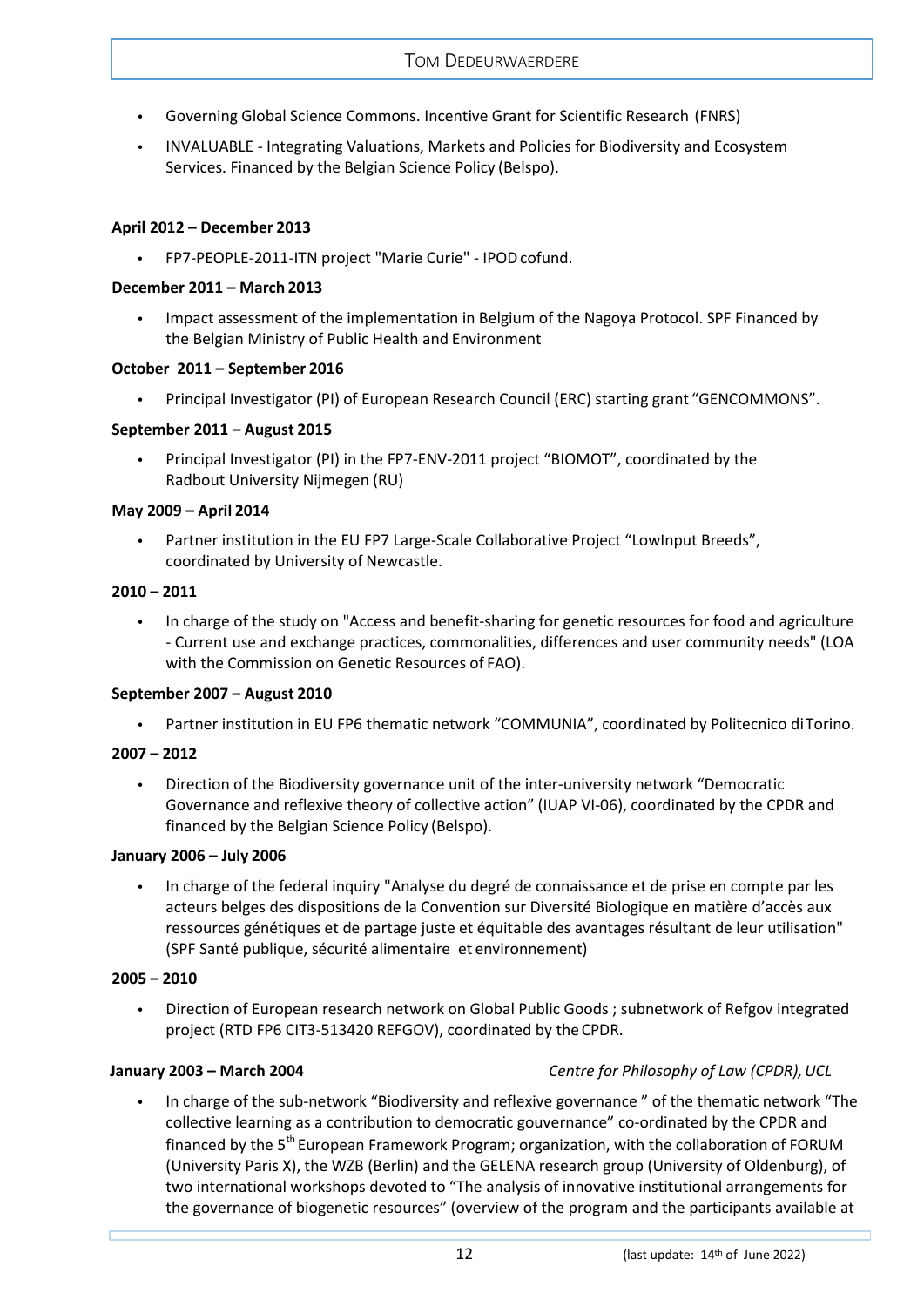### [https://uclouvain.be/fr/instituts-recherche/juri/cpdr\)](https://uclouvain.be/fr/instituts-recherche/juri/cpdr)

### **2002 – 2006** *Centre for Philosophy of Law (CPDR),UCL*

- **•** Co-organisation of the CPDR permanent workshop on "How to evaluate the normative choices of international institutions of regulation?" of the Philosophy Unit of the CPDR (prof. Marc Maesschalck and prof. A. Van de Putte) (overview of the program and the participants available at [\(https://uclouvain.be/fr/instituts-recherche/juri/cpdr\)](https://uclouvain.be/fr/instituts-recherche/juri/cpdr)..
- **•** Direction of the "Biodiversity Governance" Unit of the project "Theory of the norm and democratic governance" coordinated by the CPDR within the framework of IAPV financed by the Belgian Science Policy (Belspo).

## **February 2002 – July 2004** *Centre for Philosophy of Law (CPDR),UCL*

- **•** In charge of the research unit "Sustainability Assessment of Trade Agreements and NewApproaches to Governance" in the framework of the SUSTRA Network (overview of the program and the workshops available at http://www.agro-montpellier.fr/sustra/
- <span id="page-12-0"></span>• ORGANISATION OF INTERNATIONAL CONFERENCES
- 26 November 2021: **Conference on interdisciplinary and transdisciplinary research for sustainable development.** Université catholique de Louvain - Louvain Partnership Research on Ecological and Social Transition, Louvain-la-Neuve (Belgium)  $\rightarrow$  [link to the conference website](https://uclouvain.be/en/discover/university-transition/conference-sur-la-recherche-interdisciplinaire-et-transdisciplinaire-ldquo-transition-et-developpement-durable.html)

# 20–22 October 2016 : **IASC 3rd Thematic Conference on Knowledge Commons:**

"When commons meet law and public policy", Paris (France)  $\rightarrow$  [link to the conference website](http://conferences.iasc-commons.org/index.php/iasc/3rdKnowledgeCommonsConference)

- 28–29 April 2016 : **Forum de co-création pour la transition écologique et sociale** (UCL–LPTransition) Université catholique de Louvain - Louvain Partnership Research on Ecological and Social Transition, Louvain-la-Neuve (Belgium)  $\rightarrow$  <http://lptransition.uclouvain.be/news-events.html>
- 10–11 June 2015: **"Motivations and arguments to act for biodiversity. Alternative ways to inspire innovative policy making**". Funding FNRS and EU FP7 projects BESAFE & BIOMOT. Brussels (Belgium) <http://biogov.uclouvain.be/Besafe-Biomot-Conference-June2015>
- 5–7 September 2014: **IASC 2nd Thematic Conference on Knowledge Commons**: "Governing Pooled Knowledge Resources with special attention to the fields of medicine and the environment". New York (USA)
- 24–25 March 2014 : "**Beyond economic valuation. Alternative ways to express the value of biodiversity in science and policy**" . Funding EU FP7 project BIOMOT . Brussels (Belgium) [-http://www.biomotivation.eu/conference2014](http://www.biomotivation.eu/conference2014)
- 12–14 September 2012: **IASC 1st Thematic Conference on the Global Knowledge Commons**: "Building Institutions for Sustainable Scientific, Cultural and genetic Resources Commons, Louvain-la-Neuve - <http://conferences.iasc-commons.org/index.php/iasc/index/schedConfs/archive>
- 30 June–1 July 2008 : "**Assessment of the economic and social impact of the public domain in Europe**" Funding EU Communia project and FNRS. Louvain-la-Neuve (Belgium) - http://communia-project.eu/conf2008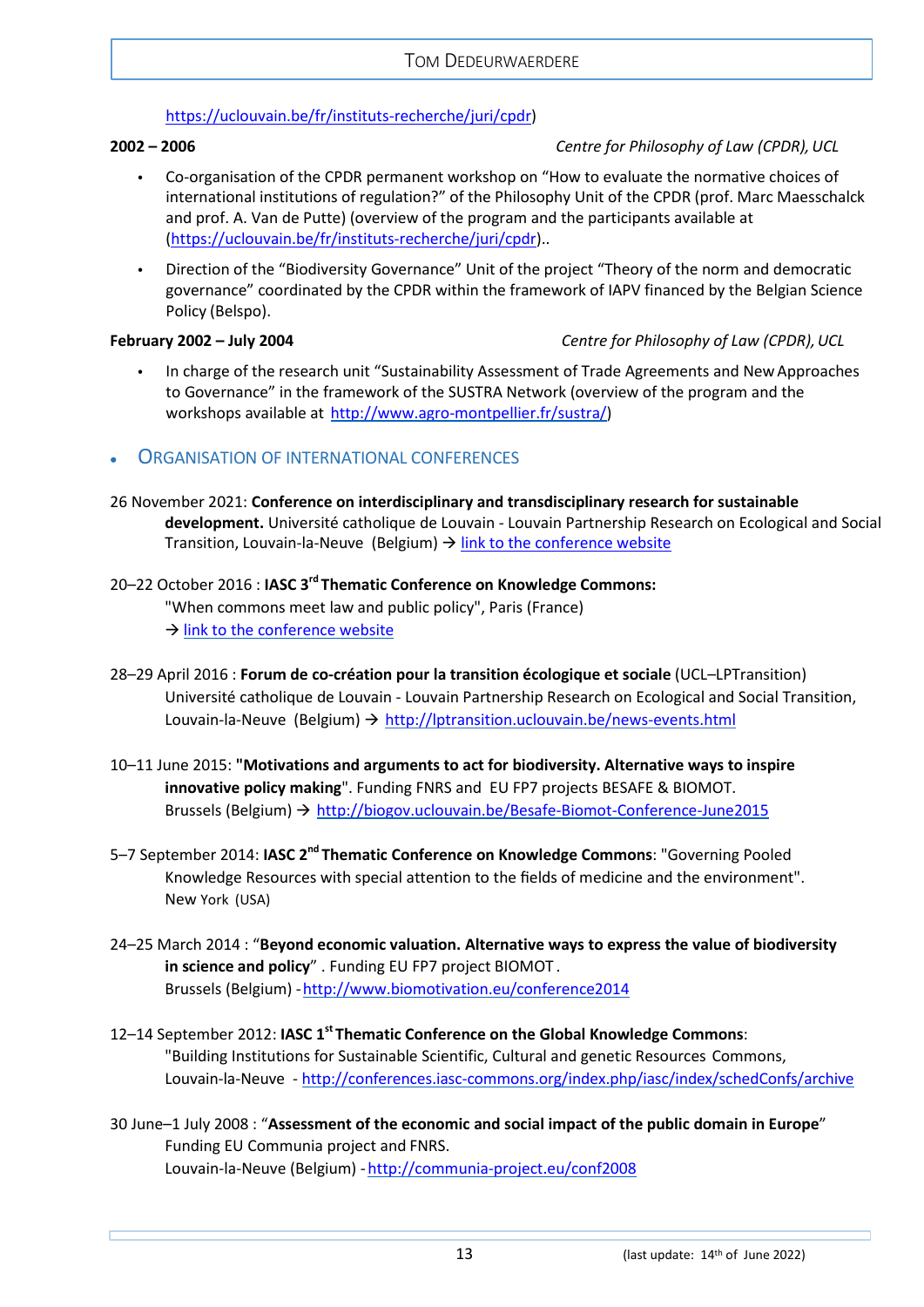- 12–13June 2008 : "**Microbial Commons**". Funding IAUP and FNRS Univeristeit Ghent (Belgium) - <http://www.microbialcommons.ugent.be/>
- 4–8 February 2008 : "**Which Governance for Which Environment? Institutions, social preferences and knowledge for governing environmental issues**", Institut Scientifique de Cargese (Corsica - France).
- 24–25 May 2007: "The reflexive Governance of Global Public Goods", Stream 7 of the 2007 **Amsterdam Conference on the Human Dimensions of Global Environmental Change**. Funding REFGOV (EU intergrated project) and CNRS. Institute for Environmental Studies, Vrije Universiteit Amsterdam (TheNetherlands)
- 15–16 July 200 : "**Institutions for Providing Global Environmental Goods. Managing the uncertainly, complexity and change in the field of biodiversity and climatechange**" Université catholique de Louvain, Louvain-la-Neuve (Belgium) - <http://biogov.uclouvain.be/bioinstit/>
- 7–8 July 2005 : "**Exploring and exploiting microbiological commons: contributions of bio-informatics and intellectual property rights in sharing biological information** ", University foundation, Brussels - http://biogov.uclouvain.be/bioinf/
- 5–6 February 2004: "**Governance of biodiversity as a global public good: bioprospecting, intellectual property rights and traditional knowledge**" Université catholique de Louvain, Louvain-la-Neuve (Belgium) - <http://biogov.uclouvain.be/IPR/>
- 27–28 March 2003 : Workshop SUSTRA : "**Sustainability Impact Assessment of Trade Agreements and New Approaches to Governance**", Université catholique de Louvain, Louvain-la-Neuve - http://biogov.uclouvain.be/workshops/workshop\_program.php
- <span id="page-13-0"></span>**OTHER RESEARCH NETWORKS**

From February 2005

**•** Collaboration with the MOSAICS Network. Collaborative Research Project on " the bundle of rights for microbiological resources ".

From December 2004

**•** UNESCO Research Mission on network governance. Collaborative research established by the biodiversity research unit at CPDR and the MIRCENS directors for a case study on the MIRCEN network.

From November 2004

**•** The ABS Governance Program. Collaborative research and outreach program established by the Biodiplomacy Initiative at UNI-IAS, IDDRI and the biodiversity research unit at CPDR to provide the opportunity for reflection and debate on cutting edge issues relating to international ABS governance in an informal setting.

From September 2004

**•** Member of the European Biological Resources Platform. Coordination of pilot projects on integrated database management with University of Ghent (Prof. J. Swings) and UCL (Prof. H.Maraite)

From May 2004

**•** Member of the GRPI research group (Governance, Regulations and Power on the Internet -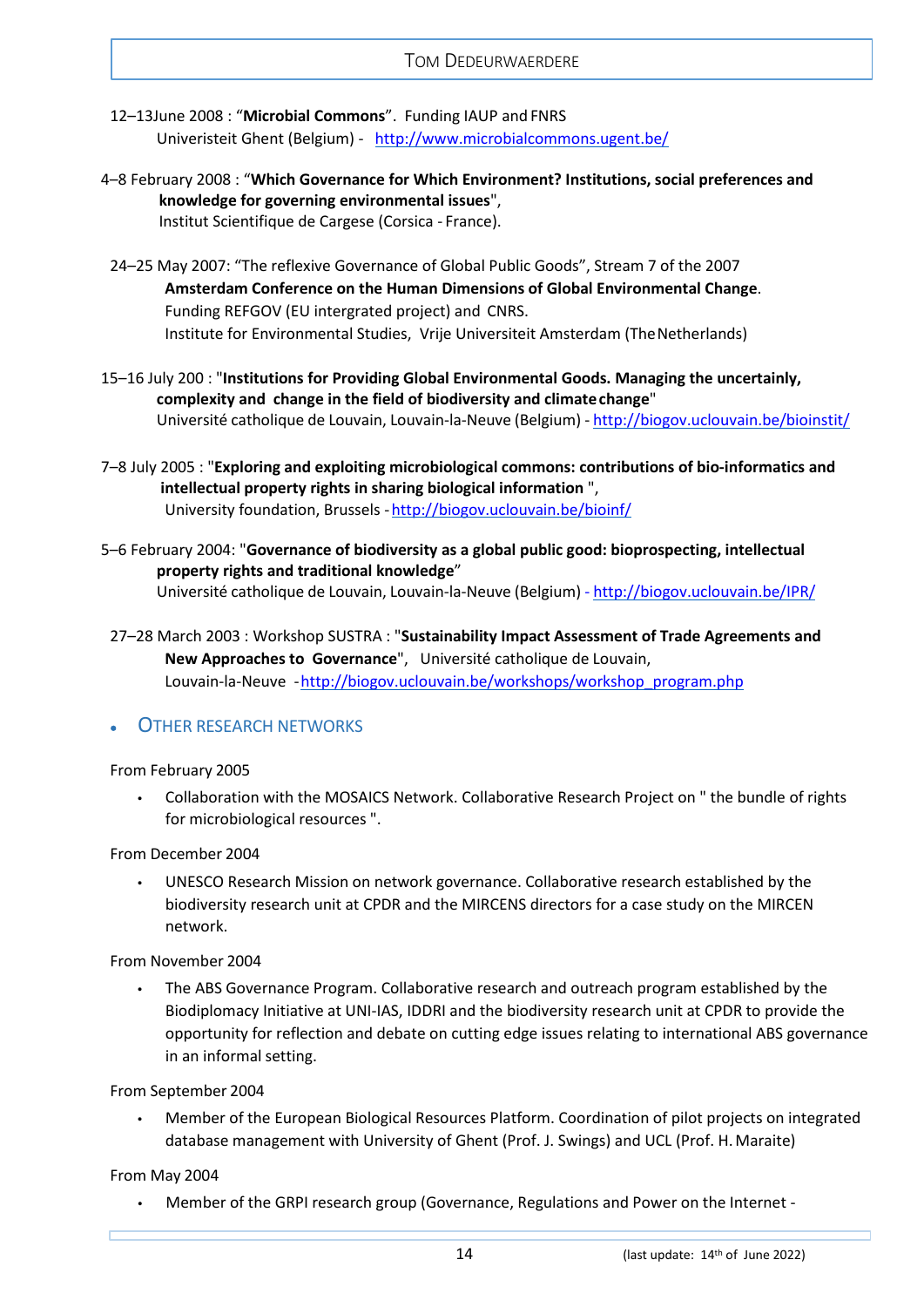dir. Prof. E. Brousseau, University Paris X)

## <span id="page-14-0"></span>**EVALUATION COMMITTEE**

#### 28–29 January 2017 **Scientific Advisory Board (SAB) of the SMaCH Metaprogramme ofINRA**, Paris.

2008 – present **EU Commission - Research evaluation**:

- **•** DG Information Society and Media, FP7 e-infrastructure program, Project Vibrant (n261532), Project PESI (2008-2011) : reviews of 2 July 2009, 14 October 2010, 16 June 2010, 19 November 2010, 7 June 2011;
- **•** DG Information Society and Media, FP7 e-infrastructure program, Project Vibrant (n261532): review of 31 January 2012.

2005 – present **Reviewer**: Ecological Economics Ecology and society Biodiversity and Conservation.

2002–2003 **Appraiser**: Conseil de recherches en sciences humaines du Canada.

# <span id="page-14-2"></span><span id="page-14-1"></span>**SUPERVISION**

- **SUPERVISION OF PHD THESES**
- **•** Promotor (with Prof. Yannick Vanderborght) of the thesis in Political Sciences of Agathe Osinski on "*De la participation à l'* empowerment *des acteurs : caractéristiques de la recherche transdisciplinaire sur la durabilité* - (defended on 27 April 2021).
- **•** Promotor (with Prof. Peter Verdée) of the thesis in Philosophy of Gwenael Laurent on "Limitations of formal systems: from Gödel to contemporary transdisciplinary research frameworks" (since October 2017)
- **•** Promotor with Prof. Olivier De Schutter of the thesis of Charlotte de Callataÿ, "Eau : quels régimes de propriété et de gouvernance pour cette ressource essentielle ? Analyse du droit nternational et européen et des régimes institutionnels de l'eau douce" (since October 2016)
- **•** Promotor (with Prof. Hervé Jeanmart) of the thesis of Hadelin de Beer, "Quelles représentationsdu développement durable et de design politique mènent à des outputs de qualité ? Etude de cas à la sécurité d'approvisionnement énergétique" (since November2014).
- **•** Promotor (with Prof. Olivier De Schutter) of the thesis of Paula Fernández-Wulff, "Food Democracy: Promoting Social Innovation and Community Empowerment for the Transition towards Sustainable Food Systems" (2014-2018, Phd defended on 12/10/2019)
- **•** Promotor (with Prof.Tom Delreux) of the thesis of Brendan Coolsaet, "Farming Justice. Rights-based approaches to collective agrobiodiversity conservation" (2012-2016, Phd defended on29/11/2016).
- **•** Promotor (with Prof. Olivier De Schutter) of the thesis of Christine Frison,"Towards Redesigning the Plant Commons" (2010-2016, Phd defended on10/10/2016).
- **•** Promotor of the thesis of Mathieu Guillermin, "A study of the relations between theories application contexts and pardigmatic choices: from quantum physics to environmental risk theory" (2012-2016, Phd defended on 27/04/2016).
- **•** Promotor (with Prof. Olivier De Schutter) of the thesis of Fulya Batur, "Agrobiodiversity conservation and plant improvement: Adjustments in intellectual property rights reclaiming the public domain towards sustainability and equity" (2008-2014, Phd defended in09/2014).
- **•** Promotor (with prof. Ph. Goujon) of the thesis of Benjamin Six, "Gouvernance et Confiance" (2005- 2009).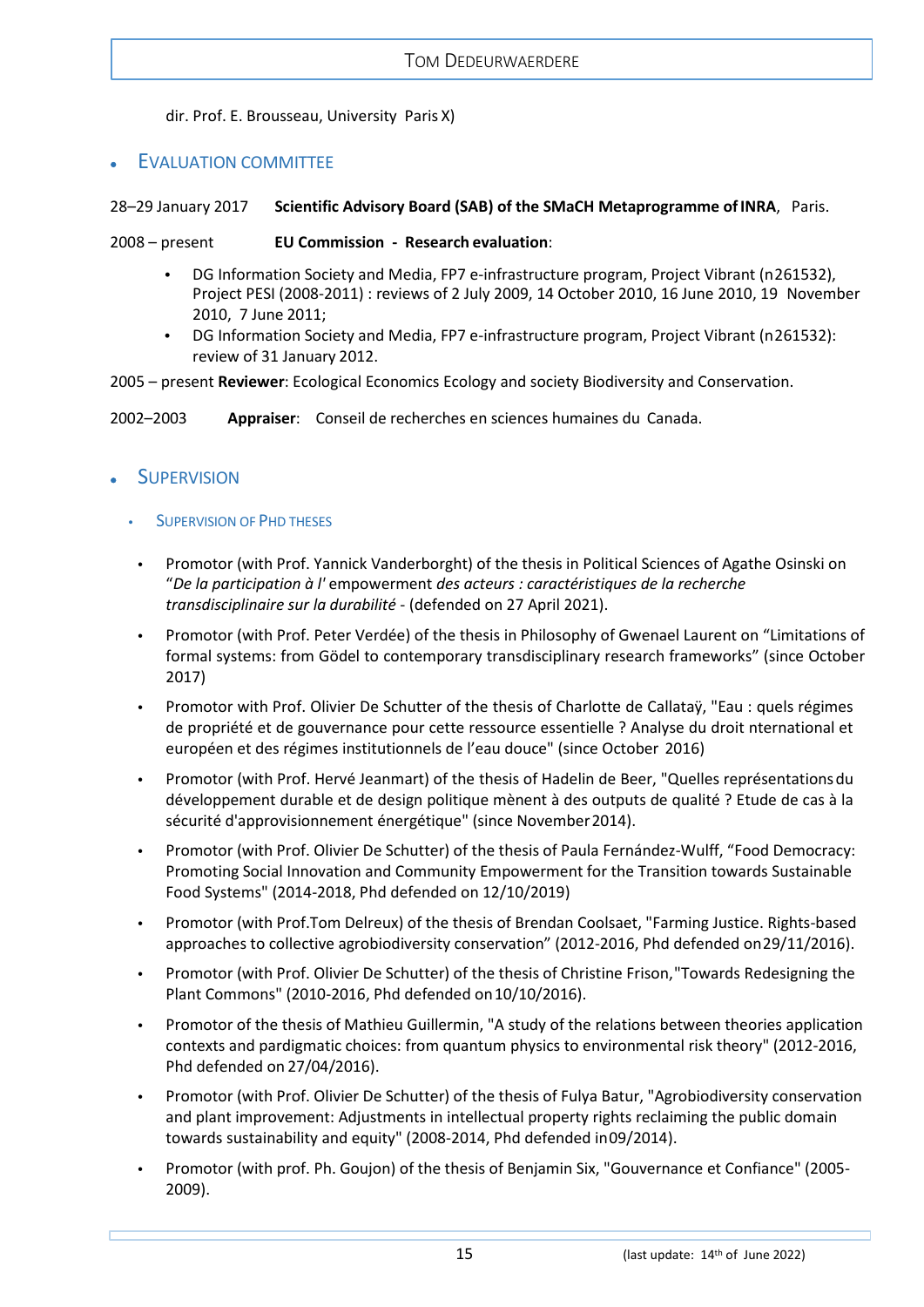- **•** Advisor (promotor Unai Pascual, University of Cambridge) for the thesis of Per Stromberg (2004- 2008).
- <span id="page-15-0"></span>**•** SUPERVISION COMMITTEES OF PHD'S
- **•** José-Luis Vivero Pol, "Food as a Common", promotors Olivier De Schutter andPhilippe Baret (2012 -2017, Phd defended on 30/10/ 2017)
- **•** Thesis committee and Phd Jury of:

Gemma Daou (UCL, Phd defended on 11/12/2017), Ndakize Gacaca (UCL, Phd Defended on 29/05/2017), Nicolas Brahy (UCL, Phd defended 09/2006), Anne Lauvie (AgroParisTech, Phd defended 12/2006), Dossou Yovo Bonaventure (ULiège, Phd defended 12/2006), Heather Ritch (Duke Law School, Phd defended 2009), Oleg Bernaz (UCL, Phd defended22/09/2015)

#### <span id="page-15-1"></span>**PROMOTOR OF MASTER THESIS, DEPARTMENT OF PHILOSOPHY, UCLOUVAIN**

- **•** Juvenal Ndayambaje, "Les conséquences de la rationalité limité sur la théorie critique à partir de James Bohman" (defended 09/2009).
- **•** Lionel Casterman, "Une lecture épistemologique de James : pour une épistémologie vérificationniste non-physicaliste".
- **•** Alexis Jurdant, "Société de l'information et gouvernance réflexive", defended 09/2008
- **•** Ellyne Lissandre, "Le concept d'appropriation dans les politiques d'aide au développement de la Banque Mondiale : une critique pistémologique des approches en termes de choix rationnel" (defended 09/2007).
- **•** Marie Moulart, "La philosophie de l'argent dans la pensée d'Orléan Analyse du concept de confiance" (defended 09/2006).
- **•** Catherine Kohnen, "Le principe de précaution face à la démocratie" (defended 06/2006).
- **•** Benjamin Six, "La rationalisation démocratique et la gouvernance de l'Internet" (09/2003).

<span id="page-15-2"></span>**PROMOTOR OF MASTER THESIS, INTERNATIONAL MASTER PROGRAMME ESST (ERASMUS MUNDUS)** European Studies of Society, Science and Technology, [www.esst.eu](http://www.esst.eu/)

- **•** Patricia Jaspers, Governance & Trust. Exploring ethical review practices of research involving human beings (defended 09/2008).
- **•** Michaella Senek, Management of biological commons. A case study of banana collection at Bioversity International transit centre (defended 09/2007).
- <span id="page-15-3"></span>**•** POST-DOCTORAL FELLOWS AT BIOGOV UNIT
	- **•** Stijn Neuteleers, Phd in Political Philosophy (Sept 2015 June 2019)
	- **•** Sibylle Bui, Phd in Social Sciences (Dec 2015–Jun2018)
	- **•** Charoula-Konstantia Nikolau, Phd in Medical Science (Jan 2016–Mar2018)
	- **•** Ionara Da Costa, Phd in Science and Technology policy (Jan 2016–Dec2017)
	- **•** Matthieu Guillermin, Phd in Physics (Jan 2012-April2016),
	- **•** Paolo Melindi, Phd in Economics (Feb 2012-Jan 2015),
	- **•** Audrey Polard, Phd in Bio-engineering (Oct 2012-Dec 2014),
	- **•** Arianna Brogiatto, Phd in Law (Nov 2011-Nov 2014),
	- **•** Florin Popa, Phd in Philosophy (Nov 2011-Oct 2014),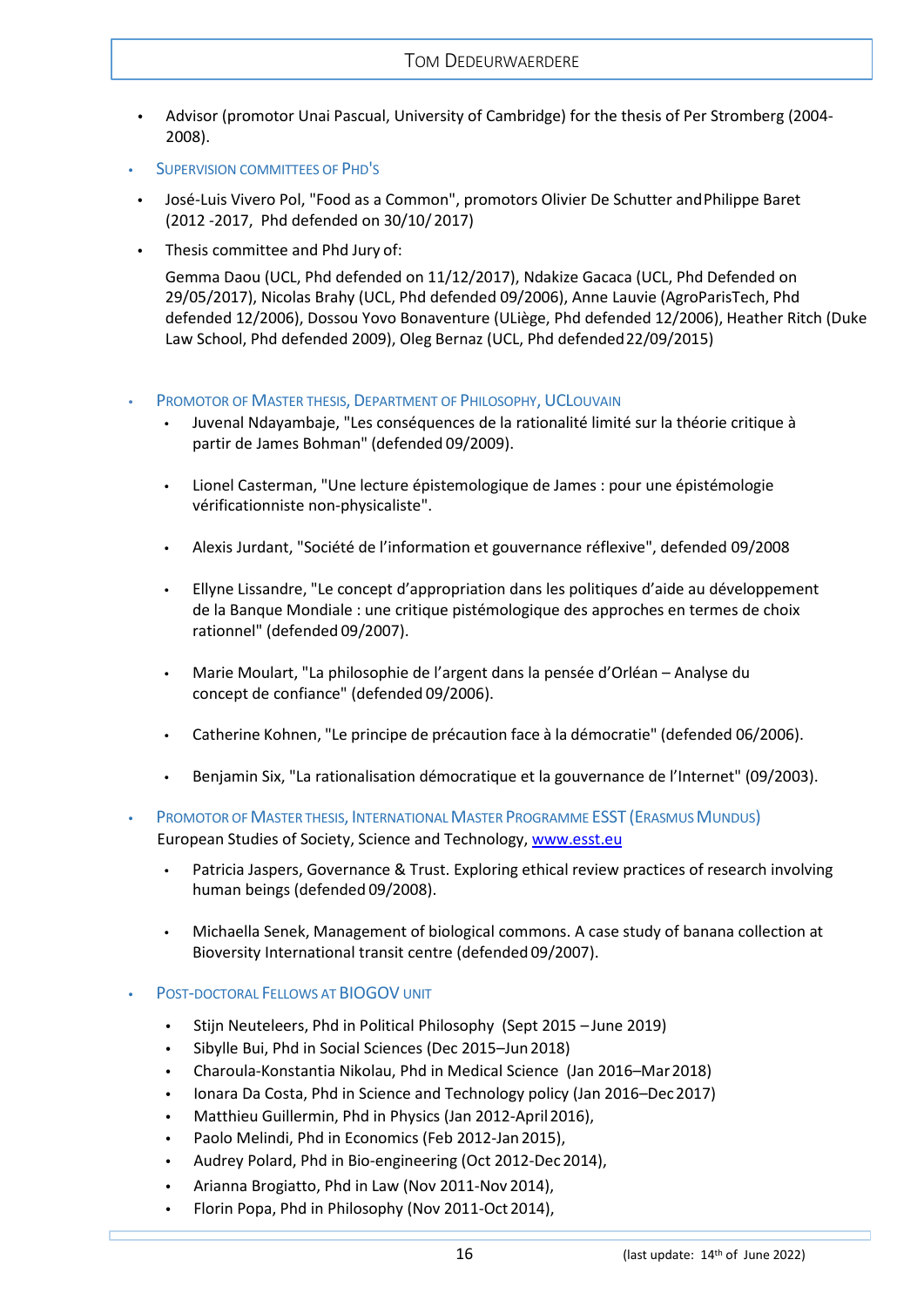- **•** Arul Scaria, Phd in Law (Jan 2012-Feb 2014),
- **•** Nicolas Lucchi, Phd in Law (Jan 2012-Jan 2013),
- **•** Helen Ding, Phd in Economics (Mar 2012-Jun 2013),
- **•** Dimitra Manou, Phd in Law (Dec 2011-Dec 2012),
- **•** John Pitseys, Phd in Philosophy (May 2012-Sept 2013),
- **•** Koen Van Den Bossche, Phd in Law (Jan 2012-Mar2012),
- **•** Maria-Jose Iglesias, Phd in Law (Nov 2008-Oct 2009)
- Sabine Weiland, Phd in Political Science (Oct 2008-Sept 2009),
- **•** Noah Zerbe, Phd in Political Science (2002-2004),
- **•** Selim Louafi, Phd in Bio-engineering (1999-2001).
- <span id="page-16-0"></span>**OTHER RESEARCH FELLOWS AT BIOGOV UNIT** 
	- **•** Pauline Herrero, Civil and Urban Planning Engineer (Apr 2017-Mar2018)
- <span id="page-16-2"></span><span id="page-16-1"></span>**LECTURES**

.

- **•** INTERNATIONAL SCIENTIFIC CONFERENCES (INVITED SPEAKER)
- 19 January 2022: [Interdisciplinarité, Transdisciplinarité et Transition, M](https://www.msh-alpes.fr/actualites/nterdisciplinarite-transdisciplinarite-transition-dedeurwaerdere)SH Alpes, Grenoble (France)
	- « Des méthodes interdisciplinaires et transdisciplinaires au processus de co-production de connaissances pour la transition écologique et sociale. Vers une action collective pour créer des capacités de recherche partenariale » (invited speaker)
- 12 December 2019: **Brownbag Seminar University of Bern** Bern (Switzerland) « Transdisciplinary research in Europe » (invited speaker)
- 10 September 2019: **International Transdisciplinary conference (ITD) 2019** Gothenburg (Sweden) « Which research approach should I employ in my transdisciplinary research project? »
- 7 June 2018 : **Rencontre internationale "Transition énergétique et sociétale »** Nantes (France) « Vers une transdisciplinarité réflexive » (selected upon call for contributions)
- 12 September 2017: **International Transdisciplinary Conference ITD 2017**  Lüneburg (Germany) "Transdisciplinary research for local climate change initiatives" (selected upon call forabstracts)
- 5 July 2017: **6 th EMES International Research Conference on Social Enterprise**  Louvain-la-Neuve (Belgium) "From platform cooperativism to social enterprise models for the sharingeconomy"
- 20 June 2017: **8 th International Sustainability Transitions Conference**  Götheborg(Sweden) "From formative scenario analysis to the design of territorial foresight for social and ecological sub-politics in climate change policy" (selected upon call for abstracts)
- 7 April 2017: **5 ème Colloque International du CRISES** - Université du Québec, Montreal (Canada) "Orienter l'innovation sociétale vers une éthique de soutenabilité forte. Quels artenariats entre sciences et acteurs sociétaux ?"
- 9 December 2016: **8 th Conférence méthodologique de l'IWEPS**  Namur (Belgium) "Construire des scénarios du futur autour de villes et territoires collaboratifs : un outil d'anticipation et de transformation des préférences des acteurs",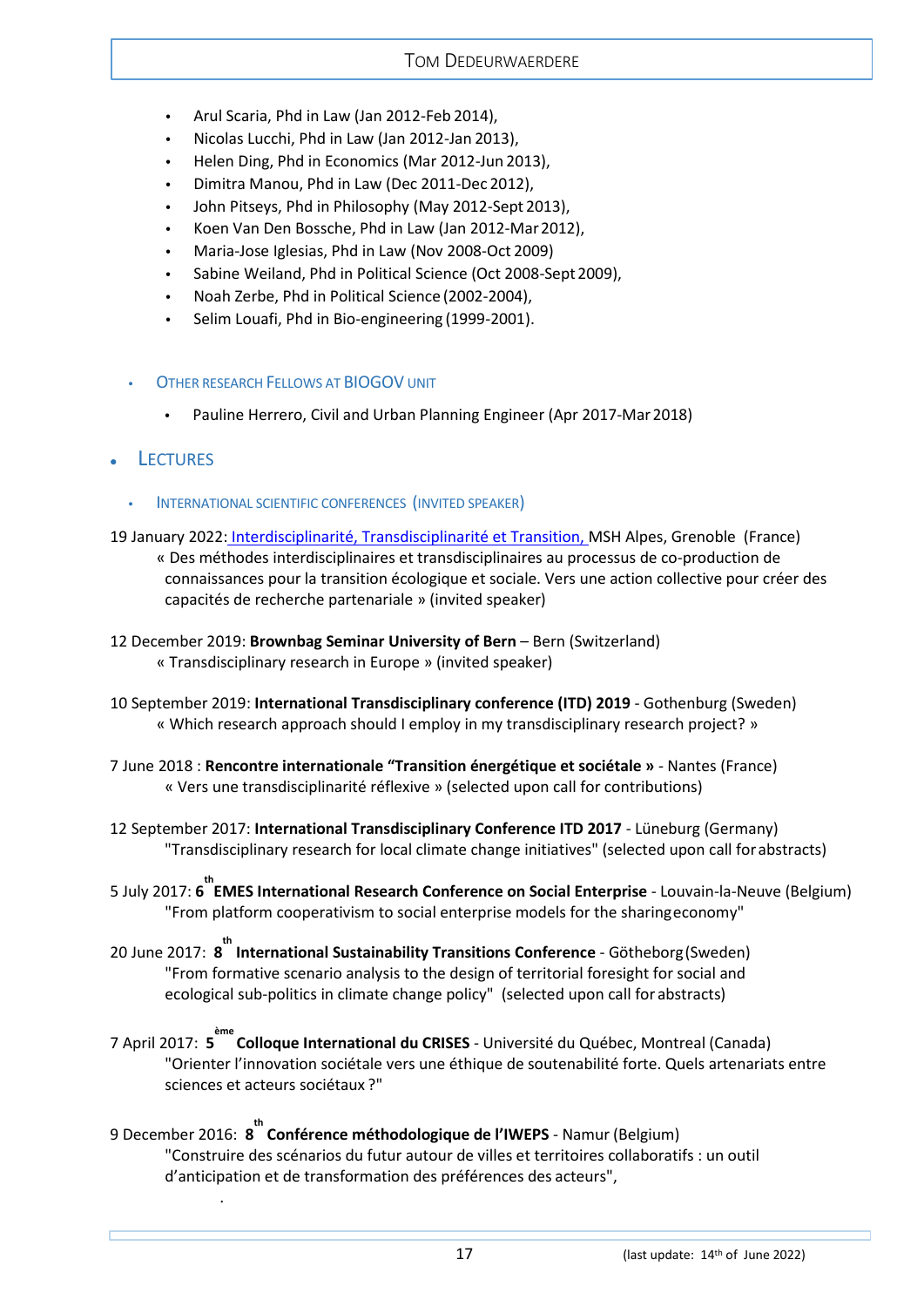- 28–29 April 2016: **Forum de co-création pour la transition écologique et sociale**  Louvain-la-Neuve (Bel) "Innovation sociale et recherche partenariale"
- 10–14 August 2016: **XIV World Congress of Rural Sociology**  Ryerson University, Toronto (Canada) "LPTransition: reflections on creating a transdisciplinary research platform for ecological and social transition in the agri-food system.",
- 30 June–3 July 2015: **11 th International Conference of the European Society for Ecological Economics** "Social network analysis of alternative local food systems in Belgium" - Leeds (United Kigdom)
- 21 May 2015: **2ème Congrès interdisciplinaire du Développement durable** Louvain-la-Neuve (Belgium) "Social innovation: and intrinsic pillar of sustainable development", with Olivier De Schutter and Frank Moulaert
- 9 May 2014: **The Francqui International Conference**  Brussels(Belgium) "How can social innovation and new democratic practices contribute to the transition?"
- 1 October 2013: **Biotechnology and Standards Conference - MIT ,** Boston (U.S.A.) "Microbial commons"
- 21 June 2013: **17 th Annual Conference of the International Society for Institutional Economics,** Firenze (IT) "A Theory of Voluntary Pooled Public Knowledge Goods and Coalition Formation", with Paolo Melindi Ghidi
- 1 February 2013: 1<sup>er</sup> Congrès interdisciplinaire du Développement durable Namur (Belgium) "Les sciences du développement durable pour régir la transition vers la durabilitéforte", présentation du rapport commandé par le Ministre wallon du Développement durable et de la Fonction publique.
- 29 November 2012: **Tribute to Elinor Ostrom, Utrecht University Hall**  Utrecht(NL) "The Knowledge Commons: from historical open science to digitally integrated research networks"
- 17 November 2011: **Global Governance Program, European University Institute**  Firenze(Italy) "Governing International Commons: Sharing genetic and other scientific and knowledge resources"
- 28 September 2010: 12<sup>th</sup> Int<mark>ernational BIOECON Conference 'From the Wealth of Nations to the Wealth</mark> **of Nature: Rethinking Economic Growth'** - Venice (Italy) "Designing Global Genetic Resource Commons"
- 28 May 2010: **Conference on Reflexive Governance in the Public Interest**  Brussels (Belgium) "Engaging with Reflexive Governance"-
- 9 October 2009: **The International Symposium on Designing Microbial Research Commons**  Washington "Overview of the Governance Considerations for the Microbial Commons. A Framework for Discussion"
- 12 September 2009: **ECPR General Conference**  Postdam(Germany) "Institutional Dynamics in the Governance of Global Public Goods: A Case Study on the Microbial Commons"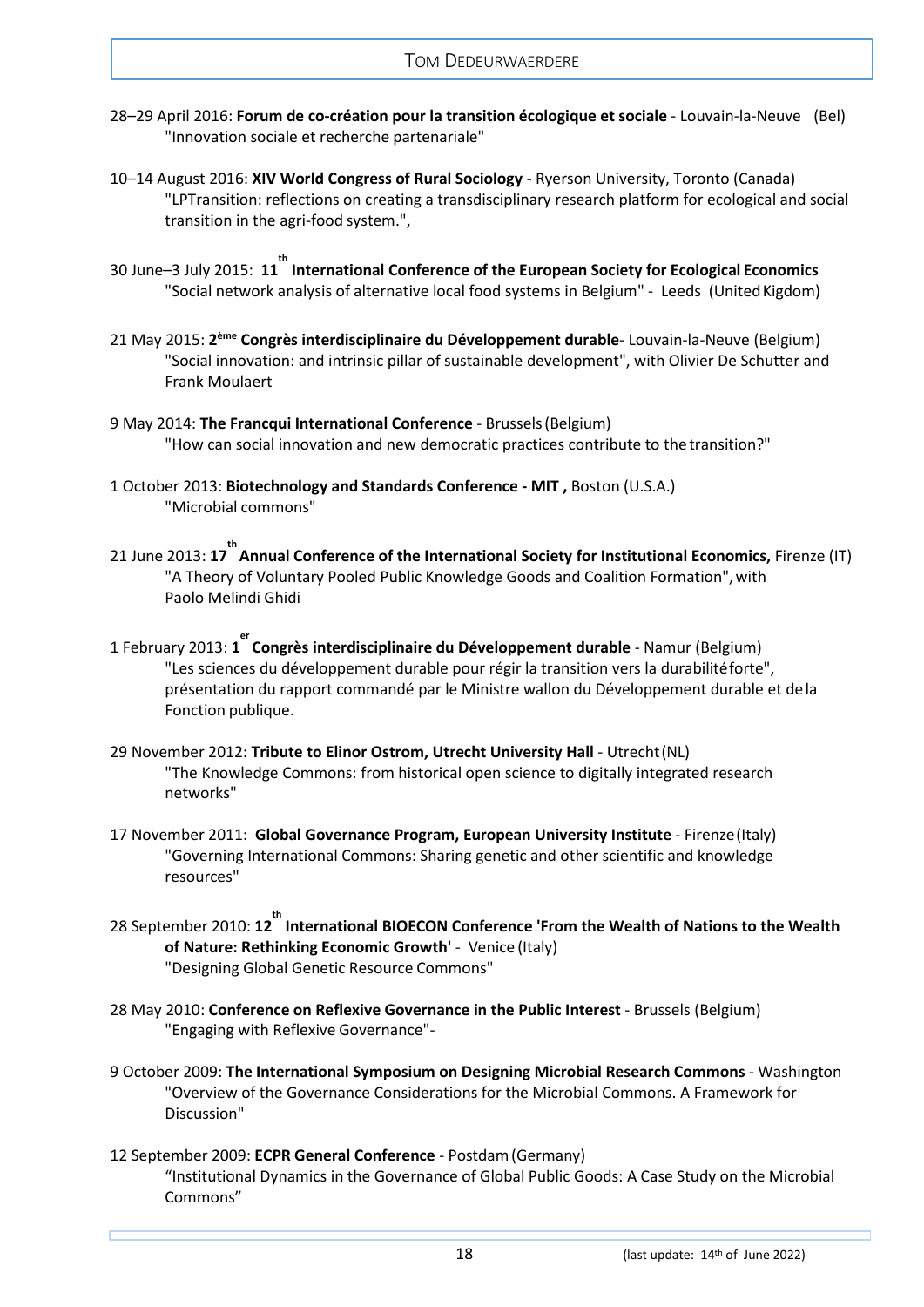- 1 July 2009: **3 rd Congress of European Microbiologists - FEMS**  Gothenburg (Sweden) "Self-Governance and International Regulation in the Global Microbial Commons : Legal Considerations for Researchers "
- **29 June 2009: 2<sup>nd</sup> Communia Conference Global Science and the Economics of Knowledge-Sharing Institutions -** Torino (Italy)

"Institutionalizing Informal Sharing of Essential Knowledge Assets in the Shadow of Property"-

- 22 June 2009: **International Symposium, IDDRI**  Nancy (France) "Introduction to: Change in Governance as Collective Learning Process: Management, Politics and Ethics in Forestry"
- 12 June 2009 : **Manufacturing Markets: Legal, Political and Economic Dynamics**  Florence (Italy) "Ex Situ Collections in Microbial Research: The Contribution of Public Networks to Knowledge Accumulation"
- 15 October 2008: **6 th meeting of the Genomic Standards Consortium (GSC)**  European Bioinformatics Institute, Hixton (UK) "The Digital Credit Trail in Microbial and Genomics Research"
- 17 July 2008: **Science Commons satellite event to Euroscience Open Forum 2008**  Barcelona (Spain) "Designing Microbial Research Commons"
- 15 July 2008: **International meeting of the International Association for the Study of the Commons** - Cheltenham (UK)

"A resilience-based framework for evaluating joint forest management inFlanders"

- 26 June 2008: **International Symposium on Small-scale Rural Forest Use and Management**  Gerardmer (F) "Evaluating Joint Forest Management in Flanders
- 22 June 2008: **Conference on Microbial Diversity and Metagenomics**  Chalkidiki(Greece) "Designing microbial research commons: learning from institutionalpolicies and collaborative network technologies"
- 9 October 2007: **11 th International Conference on the Culture Collections**  Goslar (Allemagne) "Clarifying the concept of ownership in micro-organisms, associated data, and literature information"
- 7 August 2007: **IUFRO Division 6 Conference**  Saariselka(Finland) "Building resilience through dynamic institutional efficiency. The case of forest biodiversity"
- 16 June 2007: **7 th International Conference of the European Society for Ecological Economics**  Leipzig (D) "The ecological economics of traditional knowledge"
- 11 June 2007: **Policy Instruments and Effectiveness. An Environment and Law Conference -** Finnish Environment Institute - Helsinki(Finland) "Law and Reflexive Governance"
- 25 May 2007: **Conference on the Human Dimensions of Global Environmental Change**  Amsterdam (NL) "Building Resilience through Dynamic Institutional Efficiency. The Case of Forest Biodiversity"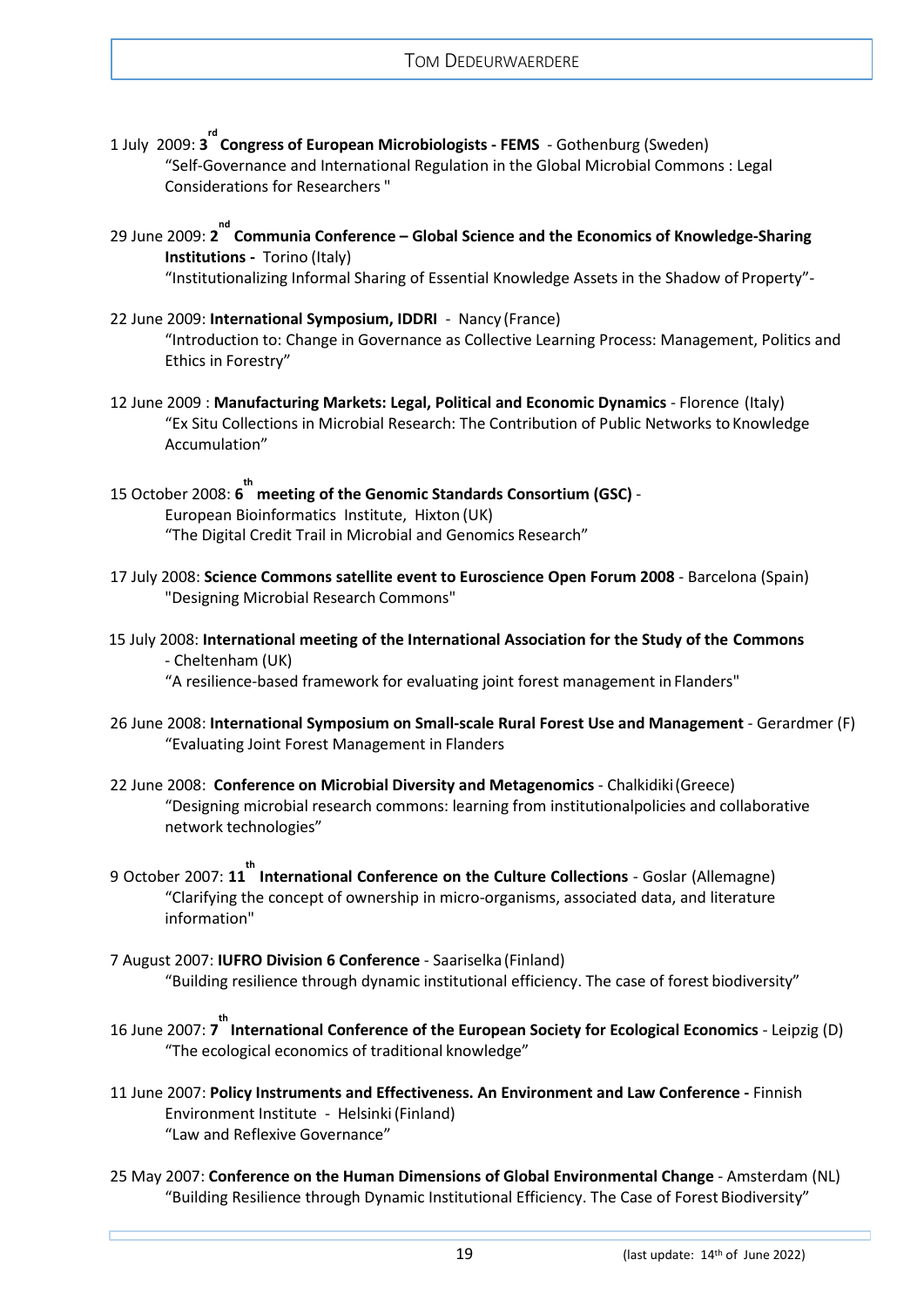- 26 March 2007: **Committee on Data for Science and Technology**  Brussels(Belgium) "Integrating the Microbiological Commons", Towards a European e-Infrastructure for e-Science Digital Repositories (CODATA/Science Commons).
- 21 September 2006: **7 th International Conference "Human Choice and Computers (HCC7)**  Maribor (Slov.) "Databases, Biological Information and Collective Action"
- 15 June 2006**: REFGOV conference on "Institutions for Providing Global Environmental Goods**" Université catholique de Louvain, Louvain-la-Neuve (Belgium) "Reflexive governance and the provision of global environmental goods"
- 9 June 2006**: International conference on "Gene patents and Clearing models"** Katholieke Universiteit Leuven (KUL) , Leuven (Belgium) "Reflexive governance and intellectual property rights in the bio-economy
- 21 May 2006: **International conference on "Information, Society, Governance and Ethics"**, Institut d'informatique, FUNDP - Namur(Belgium) "Theory of governance for the Information Society: archeology, models and challenges".
- 23 March 2006: **IASCP Europe Regional Meeting "Building European Commons: from Open Fields to Open Source"** - Brescia (Italie) "The Institutional economics of sharing biological information",
- 11 March 2006: **Conference on "Good Governance and Democracy"**  Merton College Oxford (UK). "From risk to governance: function and limit of the precautionary principle"
- 20-21 September 2005**: 7<sup>th</sup> Annual BIOECON Conference: "Economics and the Analysis of Biology and Biodiversity"** - Kings College, Cambridge (UK) "The institutional economics of sharing biological information"
- 7-8 July 2005: **International conference on "Exploring the Microbiological Commons"** (FP6/IAPV) University Foundation, Brussels(Belgium) "Intellectual property governance for microbiological commons"
- 27-28 May 2005: **International conference on GRPI**  Ecole des Mines(France) "Democratic governance of internet: some questions beyond self-regulation and co-regulation"
- 10-12 October 2004: **10 th International Congress for Culture Collections (ICCC)**  Tsukuba (Japan) "Bioprospecting, intellectual property law and evolutionary economics"
- 30 September 2 October 2004: **Meeting of the International Society for New-Institutional Economics (ISNIE)** - Tucson (USA) "The contribution of the emerging institutions of network governance to the provision of global common goods"
- 2-3 September 2004: **International conference on the economics of biodiversity conservation (BIOECON)**, Kings College - Cambridge (UK) "Biodiversity and intellectual property law"
- 11-14 July 2004: **Meeting of the International Society for Ecological Economics (ISEE)**  Montréal (Canada) "Access and benefit sharing in genetic resources"
- 9 July 2004: **Colloque international sur « Idéalisme et Phénoménologie » (GEFLF)**  Louvain-la-Neuve (B)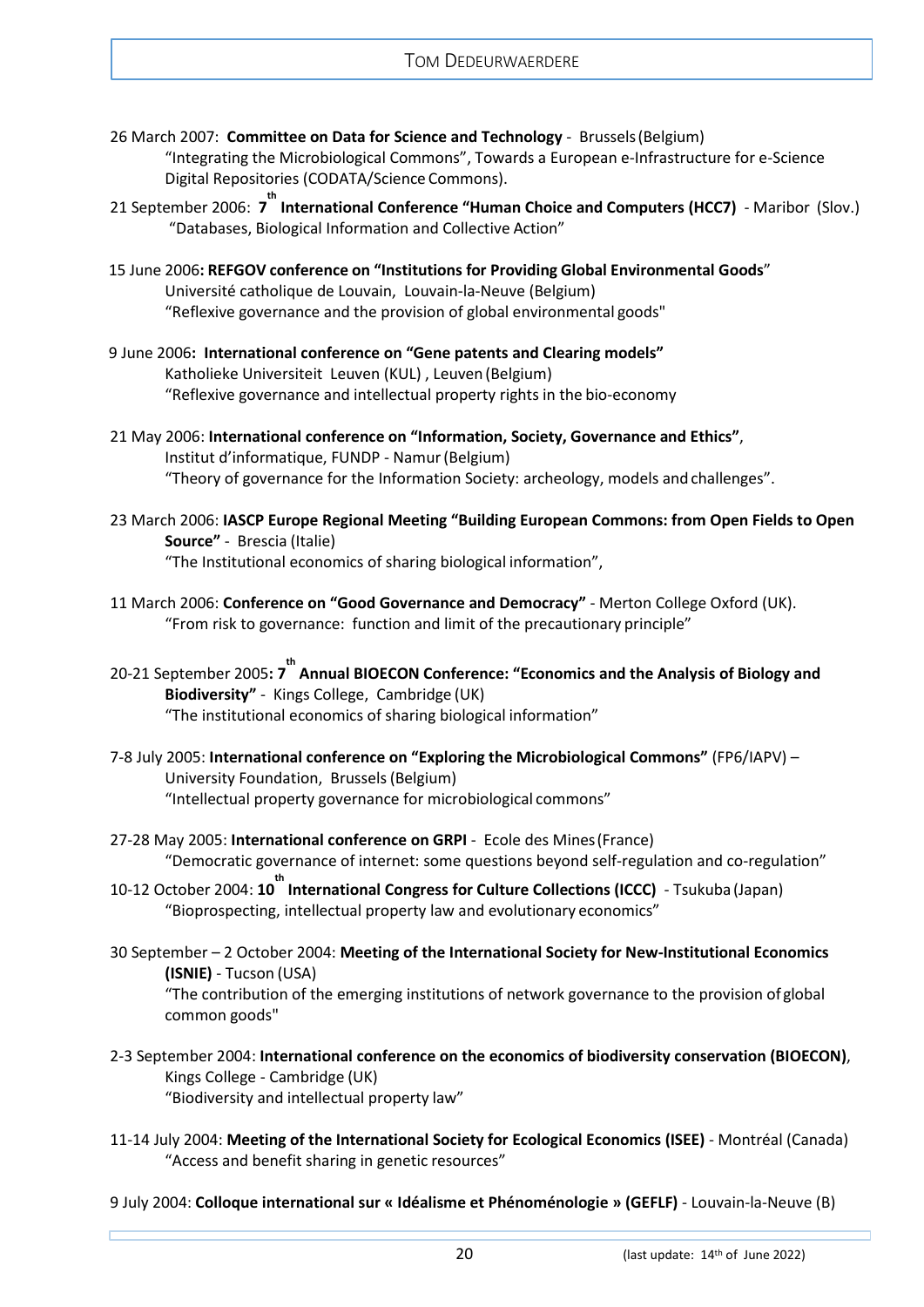"La modalisation du jugement dans la phénoménologie génétique"

- 16 March 2004: **International Conference on Environmental Governance (IDDRI)**  Paris (France) "Evaluating the contribution of the emerging paradigm of network governance"
- 6 February 2004**: International Conference "Governance of Biodiversity as a global public good"** Louvain-la-Neuve (Belgium) "Biodiversity and Intellectual Property Law: The Stake of a Theory of ReflexiveGovernance"
- 28-29 August 2003: **International Conference on "Economic Analysis of Policies for Biodiversity Conservation" (BIOECON)** - Venice (Italy) "Bioprospection. From the economics of contracts to Reflexive Governance"
- 3-5 October 2002: **Colloque international "Action, Attitudes et Décisions"**, Université du Québec - Trois-Rivières(Canada) "Du fonctionnalisme à la modélisation contextuelle. Les conséquences d'une prise en compte de l'action dans les sciences cognitives"
- 27 August 2002: **IFIP World Computer Congress**  Montreal(Canada) "From State Regulation towards Reflexive Self-Regulation of the Information Society"
- 27-28 June 2002: **Colloque international sur la phénoménologie fichtéenne (GEFLF)**, Université d'Aix-en-Provence (France) "De la structure d'éveil au pouvoir d'inférence"

### <span id="page-20-0"></span>**•** INTERNATIONALRESEARCH SEMINARS (INVITED SPEAKER)

- 1 October 2019: **Workshop on research for social innovation – Cercle de Wallonie** Namur (Belgium) « Recherches transdisciplinaires : convergences et impact sur l'innovation sociale » (invited speaker)
- 1 March 2018: international workshop on **"Sourcing while respecting biodiversity"** Brussels (Belgium) "Political governance in terms of biodiversity in the production country"
- 23 November 2017: **2 ème Rencontre de l'Impact Social (RIS2)**  Brussels (Belgium) "Orienter l'innovation sociétale vers la transition écologique et sociale"
- 20 November 2017: **Séminaire Changements environnementaux et société,** Université de Paris Saclay (FR) "Pour une coévolution des approches scientifiques, des valeurs et des capacités de transformation sociétale".
- 15-16 December 2016 : **2 ème Seminaire REPASTOL**  Paris (France)

"Construire la confiance dans les partenariats acteurs – chercheurs : le rôle de visions communes sur la microbiodiversité fromagère autour d'alternatives économiques territoriales et durables"

- 1-2 December 2016: **Seminar on "The Nature of Our Biophilic Universe"**, Interdisciplinary workshop in honour of Monseigneur Georges Lemaître - Academia Belgica , Rome(Italy) "Coupled human and environmental systems in the sciences of theAnthropocene"
- 2-3 February 2016: **ResourceLab Workshop 3: Scales and spaces of common resources governance: between village commons and global commons** - Cully (Switzerland) "The role of internal motivations in the governance of natural resource commons"
- 6 February 2015: **International seminar "Gérer la santé des plantes comme un bien commun"**, Institut National de Recherche Agronomique (INRA) - Paris(France)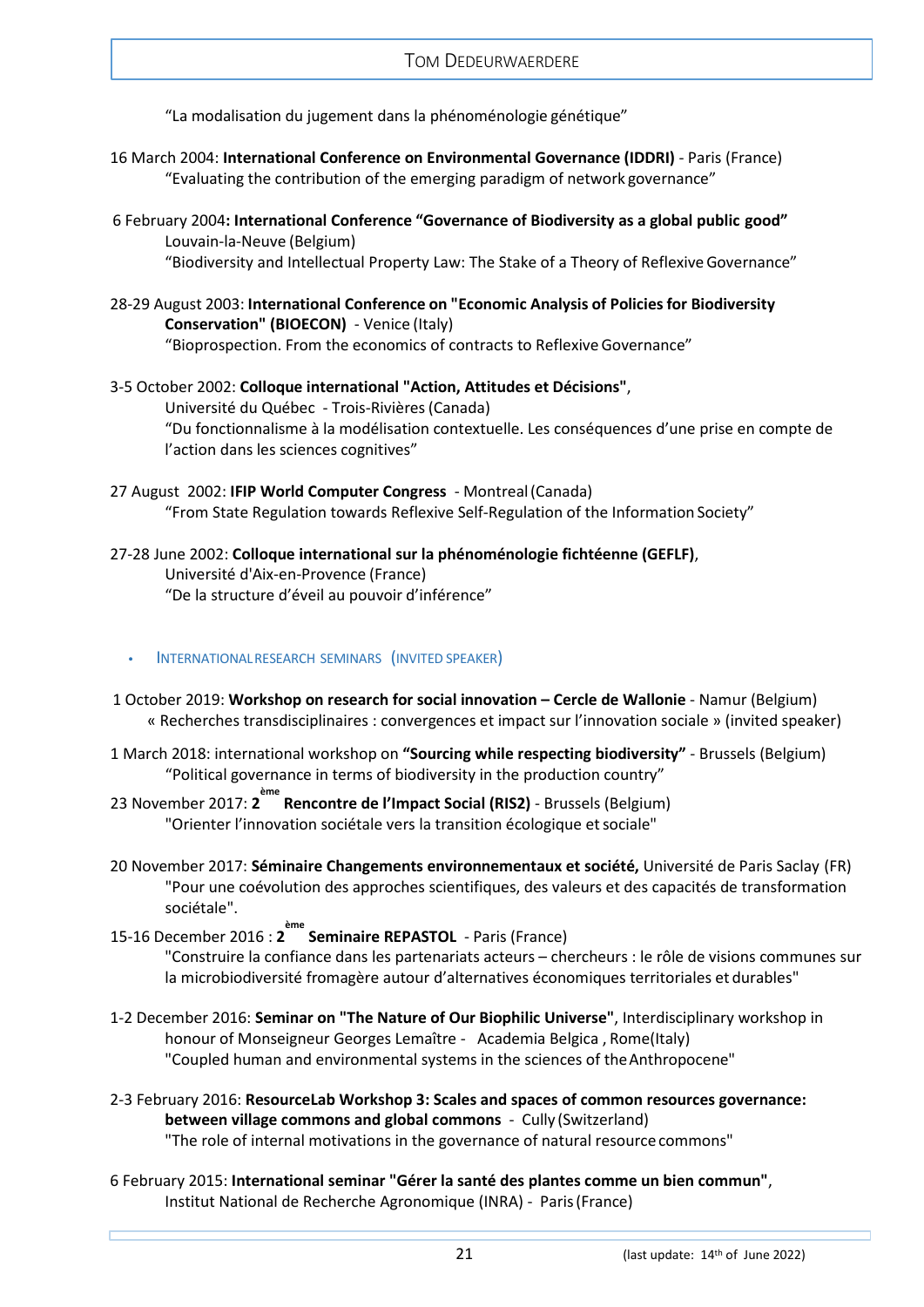"La transition vers des systèmes durables par l'innovation sociale: biens communs etrecherche transdisciplinaire"

- 9 October 2014: **Seminar on Ecosystémic Services,** Maison Européenne des Sciences de l'Homme et de la Société (MESHS) **-** Lille (France) : "Réinventer l'économie des écosystèmes : pour une approche transdisciplinaire de latransition écologique"
- 3 April 2014: **Séminaire Dominique Méda**  Paris(France) "Quels acteurs et quelles sciences pour la transition écologique?"
- 27 June 2012: **ABS Workshop**  Ministry for Food, Agriculture and Consumer Protection Bonn(Germany) "Overview and current analysis of viewpoints regarding the specific nature and specific features of genetic resources for food and agriculture versus genetic resources in general"
- 14 June 2009 **Terra Genome Workshop**  Uppsala (Sweden) "Legal Aspects of Soil Metagenomics"
- 23 April 2009: **Workshop on Reflexive Governance and Empirical Research**  Dublin (Ireland) "Engaging with Reflexive Governance"
- 17 October 2009: **Seminar on Policies and Arrangements for Access and Benefit-Sharing for Genetic Resources for Food and Agriculture** - Rome (Italy) "Policies for Access and Benefit-Sharing for Microbial Genetic Resources"
- 12 October 2007: **26 th annual meeting ECCO**  Goslar (Germany) "Stakeholder experimentation with open access tools for integrating data, literature and material in the WFCC community".
- 26 March 2007: **Towards a European E-Infrastructure For E-Science Digital Repositories**  Brussels (Belgium) "Integrating the microbial commons".
- 21 October 2006: **Creating Digital Information Commons for Science : A Workshop of the Committee on Data for Science and Technology (CODATA)** - Beijing (China) "The Microbiological Commons"
- 15 September 2006: **Developing Information Commons for Science In Europe**  Brussels (Belgium) "Microbiological Commons Project"
- 18 May 2006: **International Seminar ESNIE**  Institut d'études scientifiques, Cargèse(France) "Global Governance: the Economics of the Exploration, Provision and Diffusion of Global Public Goods "
- 23 November 2005: **Colloquium series of the Department of Land Economy**  University of Cambridge (UK) «Dynamic economic efficiency in endogenous growth theory»
- 5 October 2005: **International Research Seminar MOSAICS** Bruxelles(Belgium) « Concept of "Bundle of Rights" »
- February 2005: **Symposium on the role of BRC in the ABS Problematic (FIRDI, BCCM**) , Food Industry Research and Development Institute - Hsinchu(Taiwan) "The Bundle of Rights on Microbial Resources"
- 22 Novembre 2004: **Seminar GPRI**  Ecole des Mines, Paris (France) "Vers une redéfinition des modes d'organisation politique ? "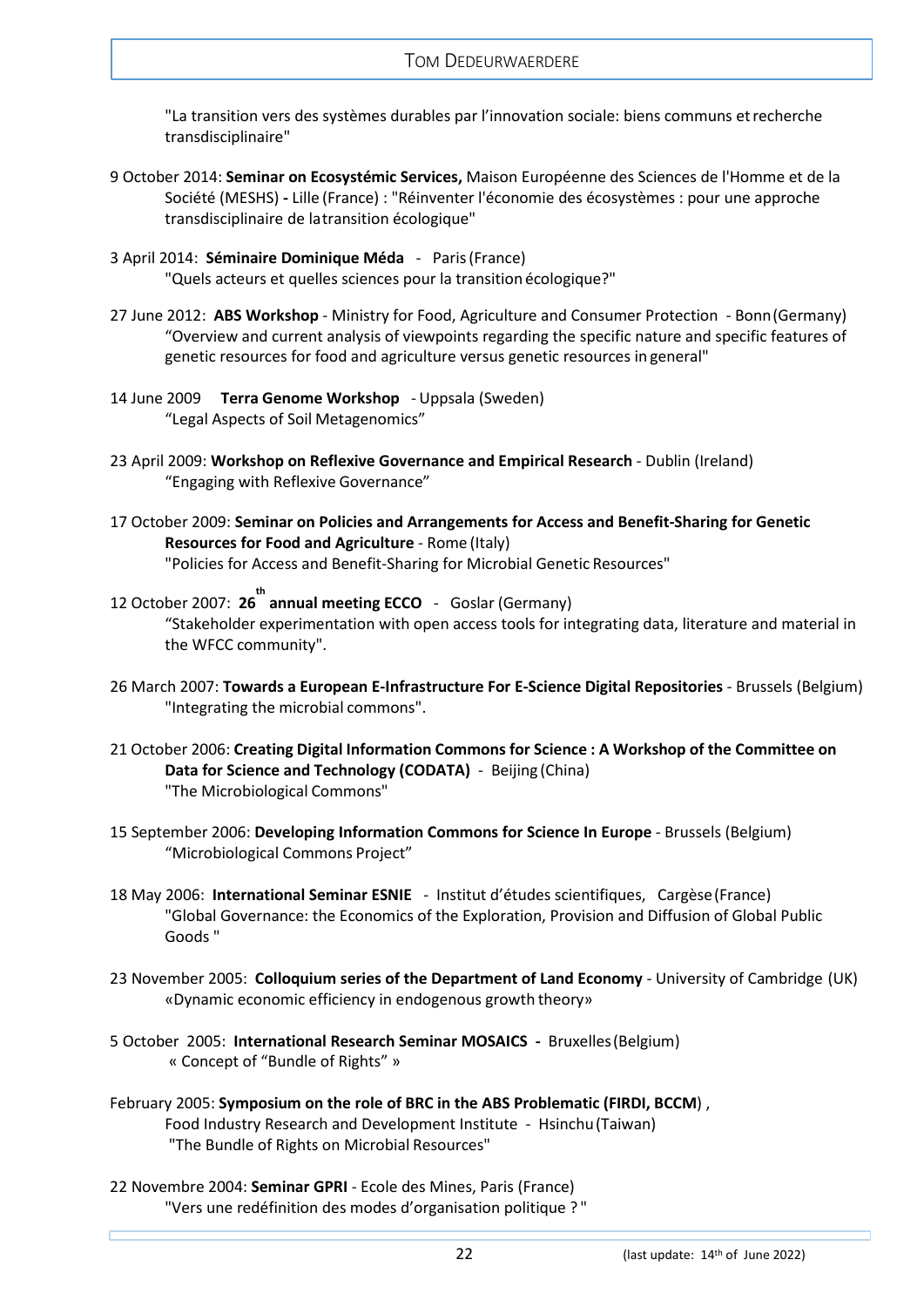- 19 October 2004: **Séminaire développement durable et économie de l'environnement** IDDRI , Paris (FR) "Gouvernance internationale de la biodiversité: des politiques incitatives à la gouvernance en réseau"
- 13 October 2004: **The UNU-IAS Roundtable on User Measures -** United Nations University IAS (Japan) "The economic Rationale for User Measures"
- 27 September 2004: Department of Political Science and Political Economy Research Institute, University of Massachusetts, Amherst (USA) "Biodiversity and democratic governance"
- 18 December 2003: **Séminaire du Réseau Régional de Recherche enEthique** Université catholique de Lille (France) "Gouvernance réflexive et éthique environnementale"
- 28 August 2002: Département de Philosophiede l'Université du Québec, Montréal (Canada) "Action et contexte: du tournant cognitiviste à la phénoménologie"
- 12 February 2002: **Workshop in Political Theory and Policy Analysis**  Indiana University(USA) "Biological diversity protection and self-regulation of local communities, some Implications of a reflexive Institutionalist Approach"
- 30 January 2002: **Rockefeller Center's Human Dimensions of Environmental Policy Faculty Workshop**, Dartmouth College NH (USA) "Institutional framing of self-regulation: exploring incentive schemes of co-management".
- 28 January 2002: Environmental Science Department, Dartmouth College NH(USA) "Biological Diversity and indigenous communities: local knowledge versus local development"
- 3 October 1997: Program in philosophy, neuroscience and psychology Washington University in St .Louis, MO(USA) "Perceptual experience of the world: Husserl's theory of perception and cognitive science"
	- **•** NATIONAL RESEARCH SEMINARS (**INVITED SPEAKER**)
- <span id="page-22-0"></span>20 February 2019: **Workshop of the « Education, Culture, Cognition & Society »** Research Unit, University of Luxembourg (Grand-Duché du Luxembourg) « Orienter l'innovation sociale vers une éthique de soutenabilité forte »
- 27 March 2017: **Workshop of the Région de Bruxelles Capitale on the Sharing Economy**  Brussels (Belgium) "La contribution de l'économie collaborative à la vie économique etsociétale"
- 29 November 2016: **Seminar "Biodiversity, Environmental Justice and Innovative Public Policy",** UCLouvain, Centre for Philosophy of Law, Biogov Unit, Louvain-la-Neuve (Belgium) "Public Policy for Ecological/Social Profit Economy Initiatives"
- 10 June 2016: **Seminar UNIPSO - Cluster Innovation Sociale**  Namur (Belgium) "Définition, opportunité et enjeux de la Recherche Partenariale comme acteur detransition"
- 9 March 2012: **Conference on the Commons,** organized by **Oikos** and **Etopia**  Brussels (Belgium) "Partager sans posséder : le patrimoine génétique comme bien commun"